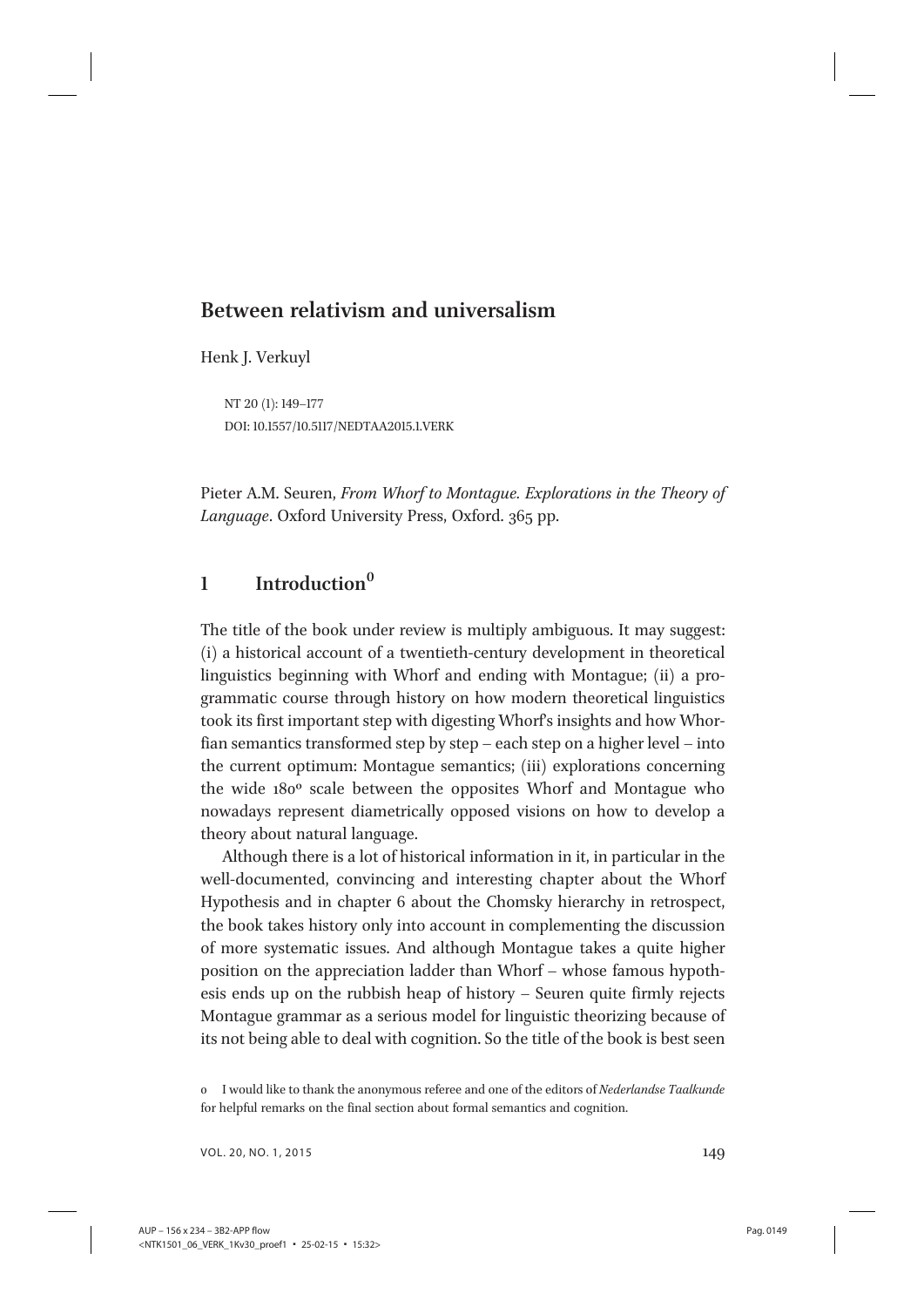as offering a broad range of topics in the domain between the two poles: an engineer (Whorf) on the left-hand side, a mathematical logician (Montague) on the right-hand side and Seuren halfway between the centre and Montague, though not necessarily feeling himself on the same track.

Seuren's position in theoretical linguistics is not unproblematic: he once belonged to a school – Generative Semantics – with scholars like McCawley, Gruber, Postal, Lakoff, Ross, among others who were interested in semantics in the late sixties. However, they happened to lose the fierce battle – some call it a war – against Chomsky who always managed to harbour his most recent pupils into the main stream, first that of Autonomous Syntax in the seventies, of Government and Binding in the eighties and of Minimalism since the nineties. The falling apart of Generative Semantics and Seuren's persistent faithfulness to some of its basic assumptions have led to a remarkably independent own niche in the force or arms between easily recognizable or self-declared schools such as minimalism, Montague grammar, categorial grammar, functional grammar, cognitive linguistics, etc. etc.

This makes the book under review unique in the sense that its audience is to be found in circles mostly diagonally opposed to Seuren's own perspective on how to do linguistics. Seuren has a profound knowledge of his adversaries and his learned book is clearly written as an invitation to those with whom he disagrees to discuss the problems brought up by him. His style of writing is very lucid, clear and thorough. Hopefully for him those addressed by him in the book under review will react to his challenging invitation to carry the debates about the issues discussed further. His often very personal comments on adversaries and his sharp pen, however, do not guarantee that the herd reflexes of those who feel more comfortable in a "school" are put in the pocket. To call Chomsky a behaviourist and a neopositivist  $(p, 160)$  and his point of view on meaning perverse  $(p, 206)$  is not especially a diplomatic way of inviting Chomsky-adherents for a discussion. On the other hand, the sharpness of the pen can be understood as an indignant reaction to feeling (unjustifiedly) ignored on the basis of main stream homey smell rather than on the basis of content.

It is too easy to consider Seuren's idea about Semantic Syntax (a relabelling of Generative Semantics) superseded and this is exactly the way he has been dealt with in Chomskyan (minimalistic) circles: by ignoring him. In the nearly fifty years between his generative semantic Seuren (1969) and the book under review, however, Seuren has extended the original general semantic conception on grammar considerably in numerous publications, both theoretical and descriptive. A lot of this work is made part of the book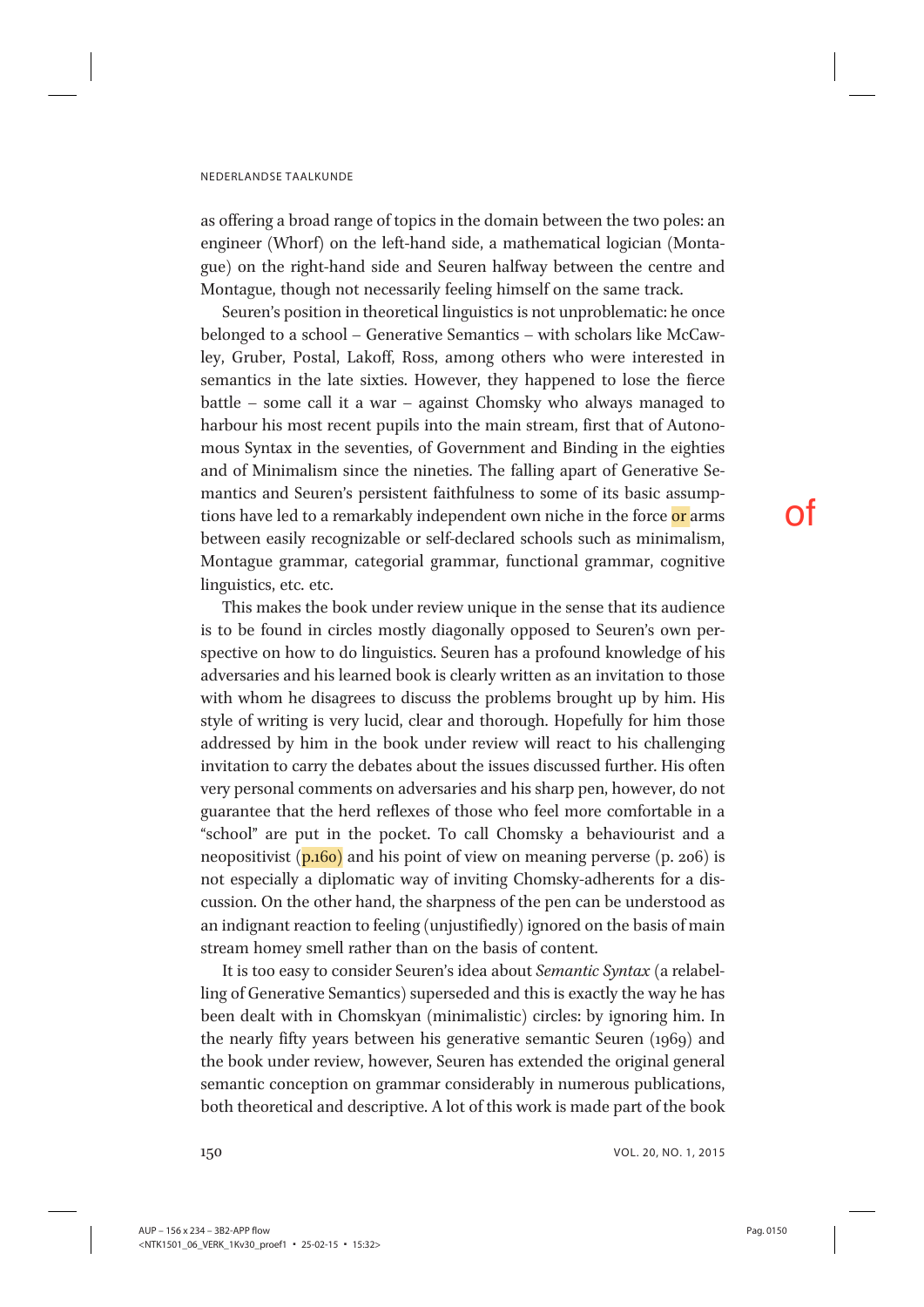under review and so I will try and order its main lines of thought in terms of those extensions. This seems to me the only way to do full justice to it in spite of the fact that as a Montagovian semanticist I follow at least one different line. That does not change the appreciation I have for it, both for the contentual richness and the insight into problems for current linguistic theory, problems raised in a challenging way.

The basic idea of Generative Semantics was to assume a derivational connection between a logically organized universal Deep Structure and the resulting Surface Structure in a specific natural language. The nature of this connection is in Seuren's view (still) a transformational one. Seuren no longer adheres to the model in Figure 1, which he used in his Seuren (1969). The most important extension is to be found at the "left-hand side" of this model, as shown in Figure 2: linguistic theorizing does not begin with logic, rather with cognition, more specifically with a cognitive perspective on the role of logic in structuring our cognition.



Figure 1 Two levels of representation



Figure 2 Three levels of representation

The model in Figure 2 opens for Seuren the way to reconsider the role of Deep Structure in the model of Figure 1 some of its features being taken over by CS. Thus his Semantic Syntax mediates between thought (intent) in the domain CS and (specific) language in the domain SS. The transition from Figure 1 to 2 should not come as a surprise given the rise of Cognitive Science in the past decennia in psychology and psycholinguistics. After all, the author is connected as a researcher with the Nijmegen Max Planck Institute for Psycholinguistics, so he is thoroughly acquainted with all sorts of work on the relationship between cognition and language competence. The model in Figure 2 is clearly compatible with the psycholinguistic perspective of Levelt (1989) in so far as its subtitle From Intention to Articulation covers the left-hand side and the SS-box at the right hand side.

Apart from giving room to all sorts of developments in cognitive science since 1989, the extension offers the possibility for the linguist Seuren to unload the overburdened Deep Structure of his earlier model in Figure 1 by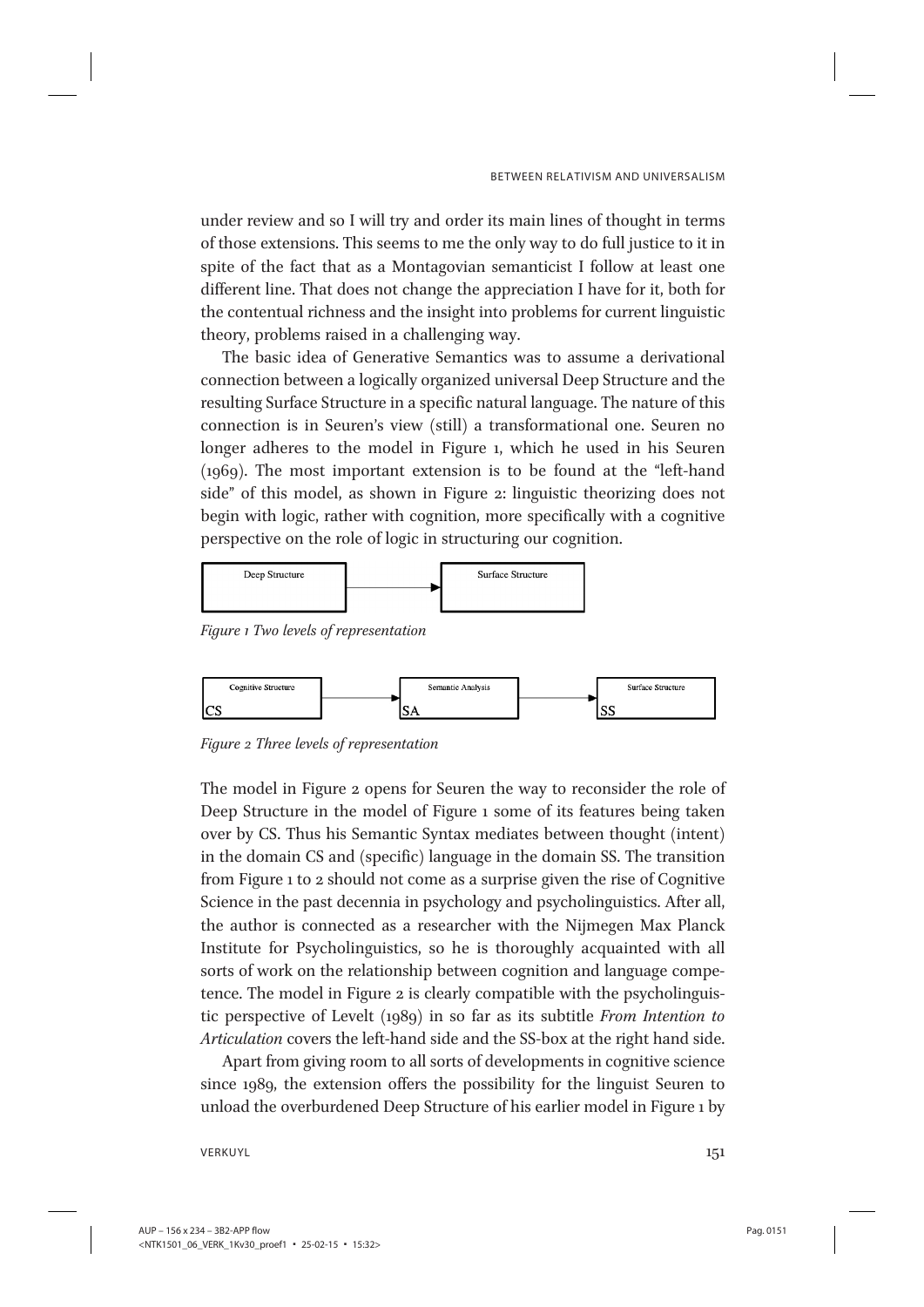assuming that our cognition takes over duties that were located in grammar some decennia ago (the reverse is also true as will become clear below). Due to the interdisciplinary setting just mentioned the author knows that the extension with CS is not unproblematic for the model in Figure 1 in the lack of a well-established theory about human cognition. This is visible in the book under review: there is an extensive comment on work of another Max Planck colleague, Stephen Levinson, which shows disagreement about nearly everything on which one can possibly disagree.

The exploration of the consequences of an extension in Figure 2 makes the book interesting because it should be evident nowadays that one cannot have a linguistic theory about grammar without taking into account the fact that our linguistic competence is just a part of a larger capacity: the cognitive structuring of our experience with the world out there. "The mind is primary and reigns supreme" as Seuren observes (p. 83). In fact, as we shall see, the prominent role of grammar in expressing thoughts is reduced by him to an ancilla-role witness the slogan of the chapter about the Whorf hypothesis: lingua ancilla mentis ('Language is the mind's maidservant').

Continuing the use of the classical frame of reference, one should also observe that the model in Figure 2 puts Seuren in the role of Pandora: all evils in the world of linguistics and psycholinguistics seem to creep up given this model: whorfianism (left arrow reversed), relativism (no intermediate SA), behaviorism (no boxes at all), logical neo-positivism (no CS), minimalism (no semantics in SA), etc. Imperturbably, Seuren wages a fight against each of these -isms in order to get them back in the jar. This makes the book interesting because he takes ample time for each of the confrontations while offering his own views in steering between non-formalization and formalization.

# 2 Whorfianism and relativism

One major fight is against Whorf, the icon of relativism. Two long chapters are dedicated to rejecting Whorf as a guide for linguistic theory: chapter 2 The Whorf hypothesis (29-84) and chapter 3 Relativism or a universal theory? (85-146). Seuren makes a clear distinction between Whorfianism and relativism by pointing out that the former concerns the direction of the arrow in Figure 2, whereas scholars committing themselves to the latter are inclined to accept the CS-box ignoring the independent status of the SA-box by reducing the importance of linguistic rules as part of a system. One of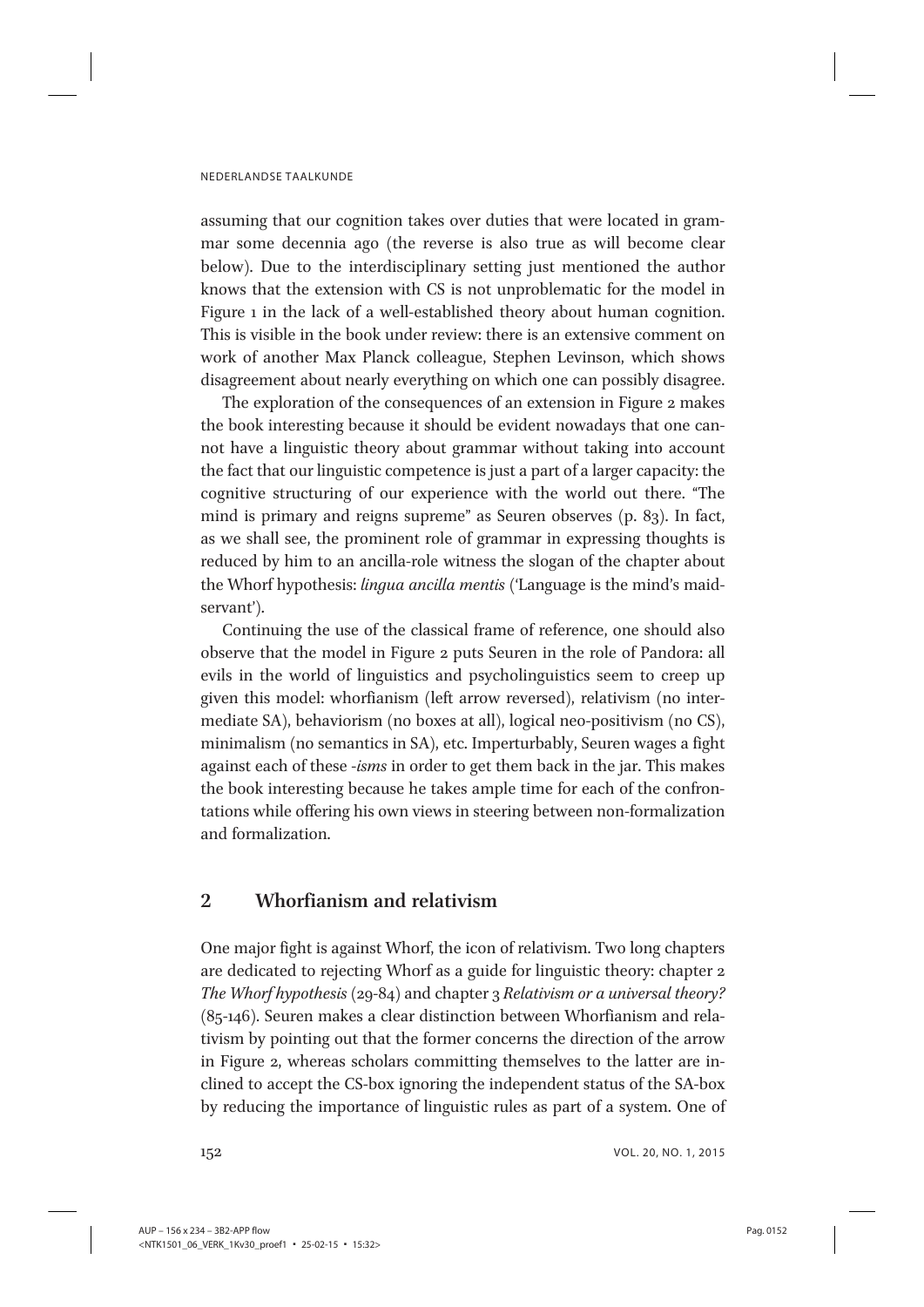the key convictions in the book is the assumption that the level of SA essentially involves language universals. This is due to the fact that Seuren makes use of the language of modern predicate calculus as the carrier of expressions in SA. Underlying this use is the conviction that set theory is decisive for categorization and that categorization is a matter of cognitive organization rather than a matter of linguistic labeling. According to Seuren, in categorization there is little in language that is not also found in general cognition: language is a mere derivate of it.

Seuren's prepares his attack on Whorf and on relativism by fostering the view on a language that it is principally part of a social reality. He firmly rejects Chomky's strategy to ignore the social parameter in obtaining linguistic competence and therefore he automatically seems to land in the linguistic camp where functionalists, cognitive linguists, and relativists feel well. Chapter 1 The settling of a language  $(7-28)$  is a crafty move in preparing the attack on the Whorf Hypothesis by going some way to meet Whorfians in dealing with what he calls linguistic settling. This notion presumes norms concerning the use of language in a community: people tend to follow the standard of the group they are part of. Because individuals happen to operate in different social groups they are aware of different standards and so they are able to use a large number of (dialectal, sociolectal) variants.

By assuming that an important part of linguistic competence concerns internal variability, Seuren is able to formulate the question of which limits there are to arbitrariness and variability from an interesting perspective: to what extent is a language community free to express itself? Are speakers subject to universal restrictions or not? He makes a distinction between central en peripheral thought processes, underlining that thinking needs peripherality. In this way, Seuren reduces the many differences between the language of individuals and communities that appeal so much to Whorfians, to routine formation and unconscious automatisms below the threshold of possible awareness. This gives Seuren the opportunity to attack Whorf on diminishing the role of autonomous thought at the cost of emphasis on how languages differ. Seuren is at his best here in showing that structures initially semantically transparent can be fixed in the course of time and that Whorfians are misled by thinking that these structures still determine our thinking.

Interestingly enough, Seuren draws the conclusion that by focussing on differences Whorf's thesis ends up in the context of neopositivist and behaviourist thinking, although Whorf escapes from being considered a behaviourist. Seuren even holds that Whorf may be seen as someone inter-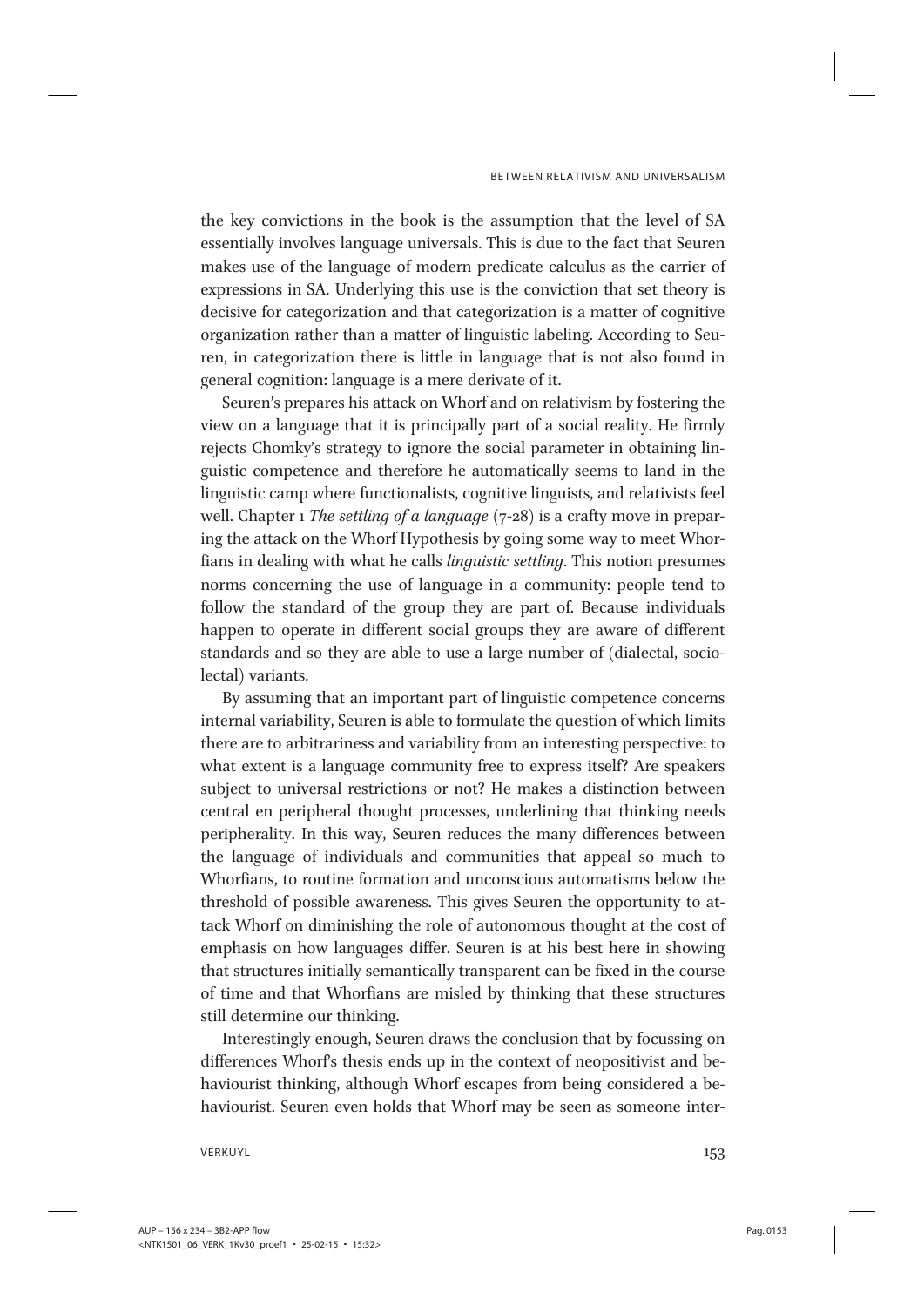ested in concept formation. In that sense, he could be considered a forerunner of those who are interested in the satisfaction conditions of concepts (I understand this as saying that concepts are shaped in terms of characteristic functions which map to 1 or 0). Seuren argues that Whorf unjustifiedly took the wrong direction by reversing the arrow between CS and SA in Figure 2 without any need to do so. This holds both for the strong version of the Whorf hypothesis which says that nature is dissected along lines laid down by our native languages and that ontological categories and types are organized by (the linguistic systems in) our mind, and for the weak version which says the same as the strong version but with the escape hatch: ... largely organized ...). This means for Seuren that the engineer Whorf ended up with a different mathematical logic for each language. He disagrees strongly with both versions in arguing that Whorf enthroned language at the cost of cognition and argues that linguistic expressions are embedded in larger cognitively organized information structures. This means that language underdetermines interpretation: "the real work happens in the mind and [... ] language is merely the mind's handmaiden".

Whorf's hypothesis lost its significance in theoretical linguistics by the dominance of the Chomskyan perspective on language in the sixties and seventies, but it regained its original attraction in the wake of the loss of confidence in set theory as the foundation for categorization, as phrased by e.g. Rosch (1973; 1999) and Rosch and Mervis (1975). This prototypical view opened the way back for Whorf, now into psycholinguistic work, which massively turned away from Chomsky's persistence on autonomous syntax. Seuren points out that Whorf also never disappeared from the scene in anthropological linguistics. Historically, he places the Whorfian enterprise in a historical development to which also the romantic tradition of Sturm und Drang belongs. The historical sketch of the roots of the Whorfian philosophy of mind is quite interesting.

The chapter also contains an extensive review of psycholinguistic research in which the Whorf hypothesis was experimentally tested with respect to colour (Brown and Lenneberg  $(1954)$ , Berlin and Kay  $(1969)$ ), orientation and language acquisition involving space and time (Levinson 2003, Bowerman and Choi 2003), left- and right-handedness (Casasanto 2009) – left-handers mostly consider left as good, whereas right-handers identify right with good –, and finally differences in expressing duration in English and Greek (Casasanto 2008).

Seuren sees no reason for changing his negative attitude with regard to Whorfian hypothesis in the light of these experiments. In the case of col-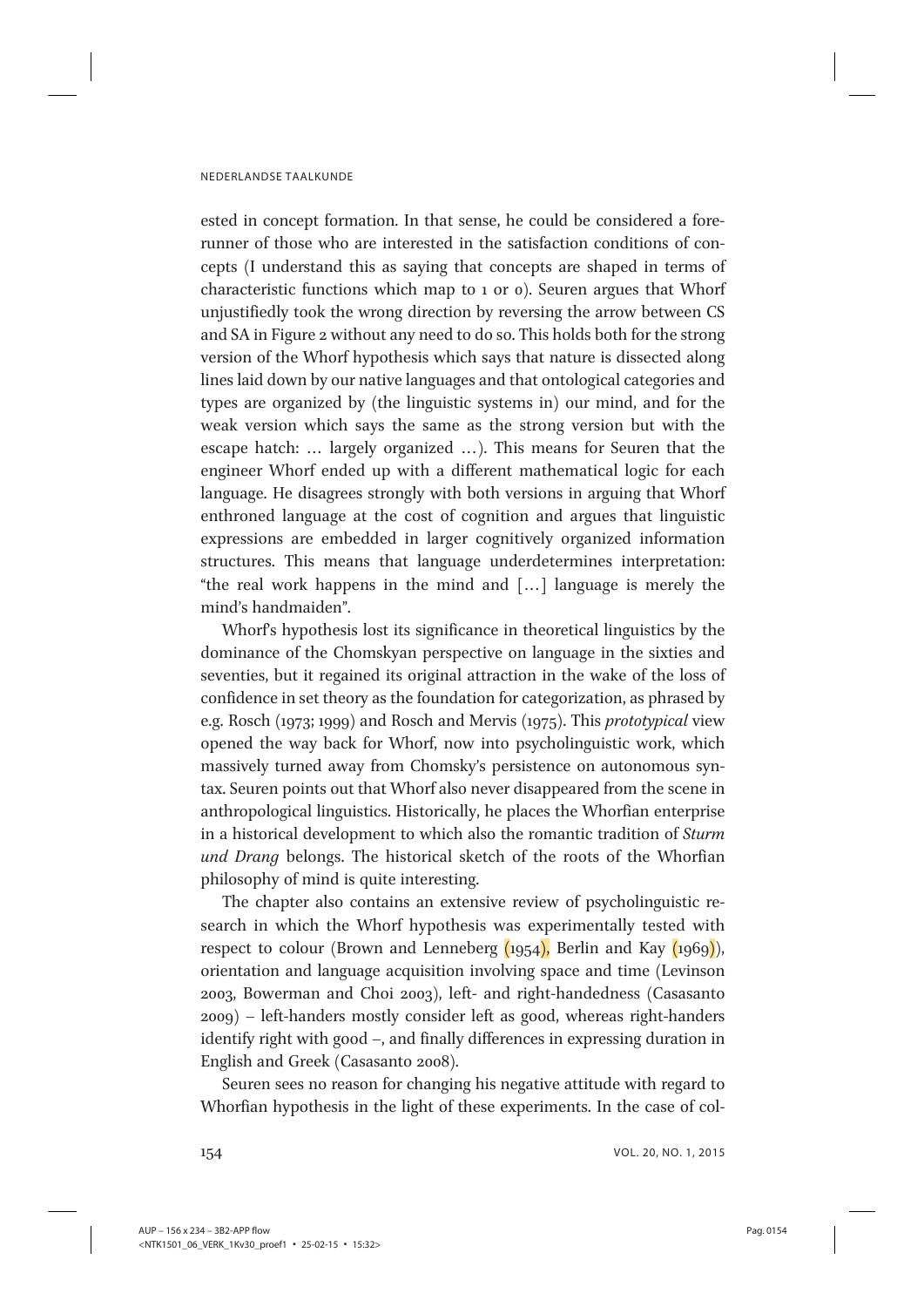our, he finds them inconclusive; with regard to the experiments on space orientation, he concludes that spatial patterning is a matter of CS and does not depend on language; and with regard to handedness he observes that the fact that right in English is associated with 'good' and left with 'weak' can be explained as simply due to the fact that 90% of the people are righthanded. Seuren's reaction to the Whorfian idea that our experience of time may influence our cognitive representation consists of an extensive review of Casasanto's work. As pointed out in Casasanto (2008:69) one should not exclude that speakers of a natural language are influenced by the metaphors they use: the future is ahead of us (English), behind us (Aymara), below us (Mandarin Chinese). His paper describes an experiment concerning the different ways in which English and Greek speakers use a metaphor for the conceptual mapping between space and time (English, linear, onedimensional), Greek (volume, three-dimensional). Casasanto defends the position that conceptually seen English and Greek speakers do the same in correlating their physical experiences, but he does not exclude that the two languages help to shape thought each in its own way dependent on the metaphors available. Seuren uses the settling notion of his first chapter in order to minimize the dependence of mental representations on this sort of linguistic means. He considers the outcome of Casasanto's experiment as belonging to the peripheral and not the central thought. Summarizing, Seuren is not convinced by the experiments amply discussed in this chapter.

Chapter 3 Relativism or a universal theory? draws a bead on relativism, the point of view that languages differ so much that it is hard or impossible to find one structural property they share. In order to let his SA apply in the model of Figure 2, Seuren targets relativism on its holding that cultural values such as language, norms, truths, etc. have been developed relative to those who share these values without any specific limits that can be seen as being imposed by the natural endowments of the human species. Relativism is also closely connected with the idea that there is no absolute standard for truth and falsity, so that truth can be taken as consisting in what people take to be true. This idea seems really endemic to anthropological circles holding that cultures vary indiscriminately without universal constraints. Those who have problems with political correctness – a direct consequence of relativism – as a precept for cultural and social behaviour, will appreciate Seuren's putting aside of relativism as an inadequate way of thinking.

Seuren reproaches relativists with sheer laziness by not being interested in maximizing explanation. Historically he explains this by observing that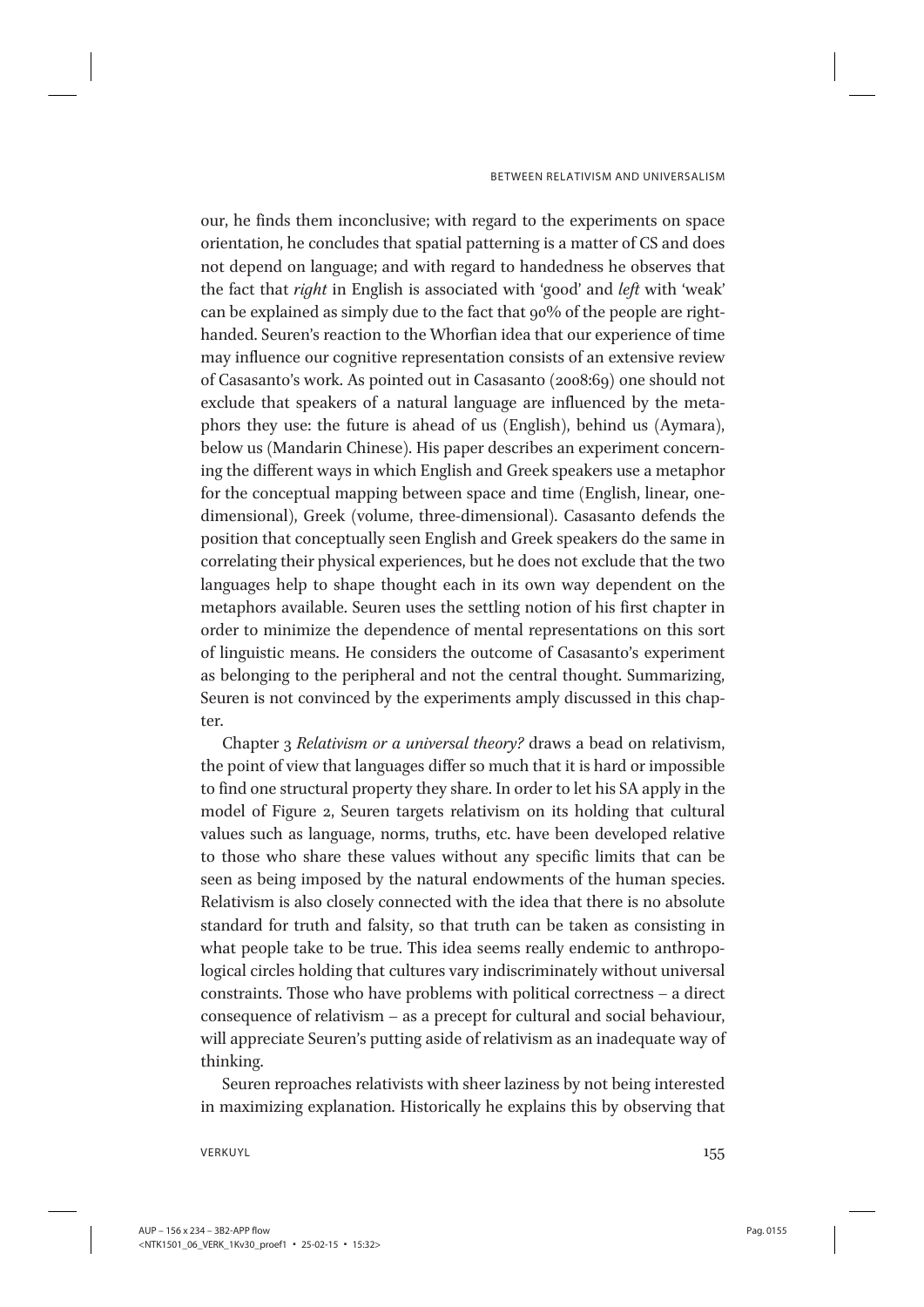anthropological research, one century ago, could take the unity of mankind for granted so that the diversity of its various physical, social, cultural and linguistic manifestations became the focus of interest. In a broader philosophical perspective, Seuren takes relativism as going back to Locke's idea that sensory input determines cognitive content. That line of thought reduces all knowledge to sensory input and all reality to matter and allows for a drastic cutting on universal properties of the human species. Locke's idea appealed to other philosophers speaking out on the nature of language – Seuren positions Giambattista Vico, Etienne Condillac, and Wilhelm von Humboldt on that line, as well as Bertrand Russell – but more recently it is directly connected with neopositivism, which he considers an excessively data-oriented philosophy of science.

Universalism is for Seuren the conviction that there is a universal set of principles determining how languages develop and function. Intrinsic principles follow from the physical constitution of the world, the physiological and anatomical make-up of the human body, the species-specific nature of the human mind and the way in which humans communicate with each other. Extrinsic principles manifest themselves in the form of one or more modular learning and/or processing programmes prewired or hard-wired into a specifically linguistic part of human genetic structure and predisposing language learners to the natural acquisition of languages. More technically, his SA expresses scope relations and variable binding, predicate-argument structure and the universal meanings of logical operators. Nonlogical lexical items/predicates vary. "What is universal about the logical language of SAs is not the lexical predicates selected by the lexicon of each language but the fact that whatever predicate is selected it must fit into the scope-determining structural format of that logical language." (p. 305)

Seuren does not like the idea of diminishing the role of truth to correspondence in judgments of taste. His universalism recognizes the great variety that can be observed in theorizing about linguistic phenomena, but observing diversity always presupposes the need for unifying general testable hypotheses looking for a maximally unified general theory of language. So, in essence, his universalism represents a constructive methodological attitude, where the burden of the proof is with the universalists. They aim at results of scientific analysis and description by which diversity is to be explained by reduction. This should sound reasonable for linguists: it secures their participation in cognitive science by proposing universal features of human language that should be accounted for on top of theories of physical conditions of sound transmission, physiological properties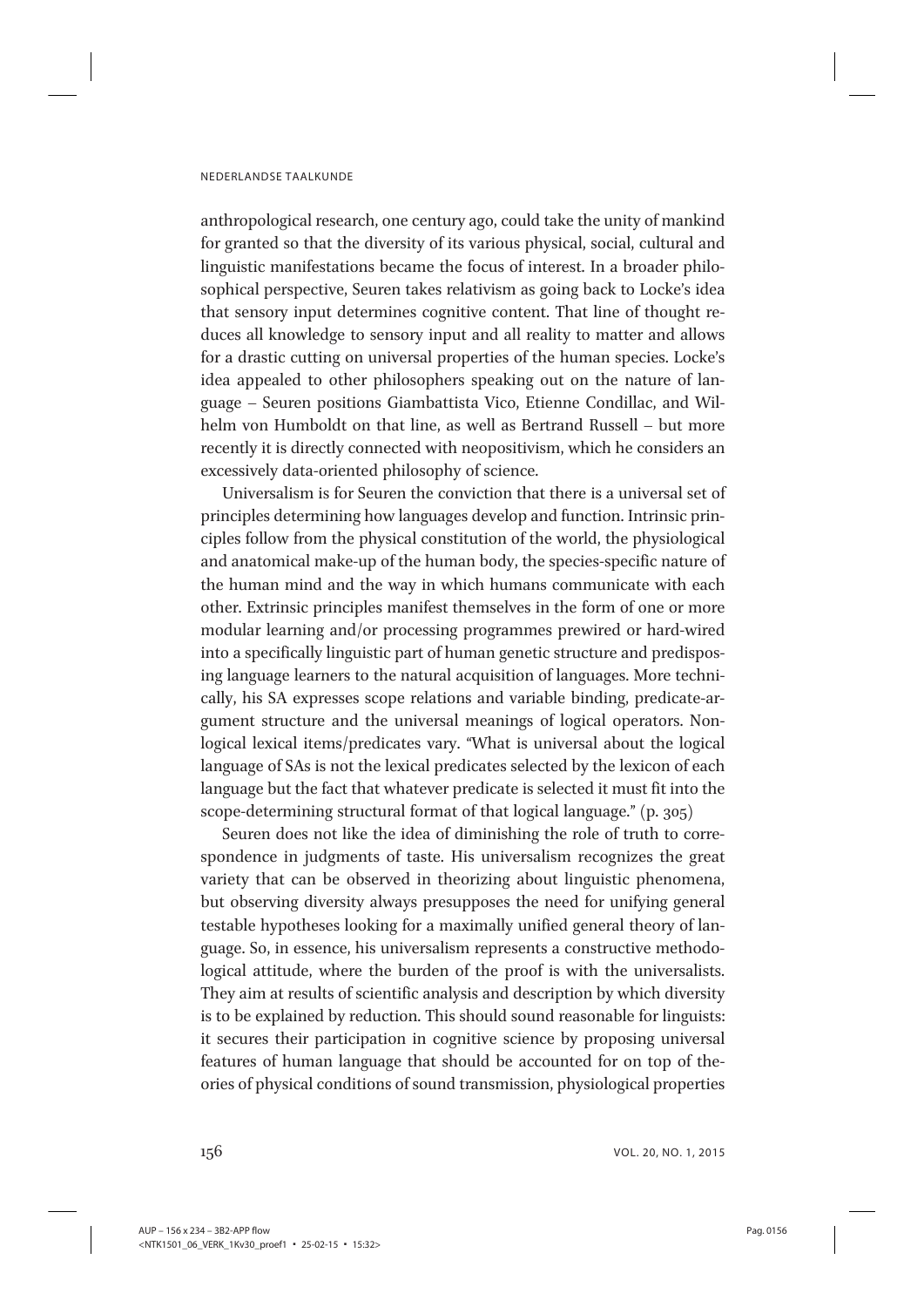of sound perception, and cognitive processing patterns outside the domain of language.

At this point, the implicational universals of Greenberg (1963) appear in sight enhancing Seuren's position. They give him the opportunity to argue that it is too early to fix oneself on either relativism or universalism, because Greenberg's forty universals are in fact empirical generalizations leading to a small number of general principles (1963:75) and we are still at the beginning of making these generalizations. In that sense, Seuren comes close to the Greenberg et al.'s Memorandum which says: "Language universals are by their very nature summary statements about characteristics or tendencies shared by all human speakers. As such they constitute the most general laws of a science of linguistics (as contrasted with a method and a set of specific descriptive results)"(1963:xv). It is along this line that Seuren attacks the forms of relativism that he observes in anthrolopological and typological circles and the absence of theory formation in the so-called cognitive linguistics.

The chapter is not only a reckoning with Whorfian and orther forms of relativism, it also contains constructive attempts to add new universals to the stock of Greenberg universals, such as the fact that in all languages there are complex propositions, that the grammar of a language always belongs to a certain formal type in the so-called Chomsky hierarchy, that the Relative Accessibility Hierarchy as proposed in Keenan and Comrie (1977) and Comrie and Keenan (1979) is well established by empirical data, that semantic constituency is continuous in spite of being carried by discontinuous elements, that constituent structure is hierarchically ordered, among others. This turns the chapter on relativism into a positive contribution to linguistic theory. By the discussion of some of these universals Seuren prepares for the second half of his book, in which he leaves behind the relativists and the Whorfians in order to focus on the role of logic in linguistics. In that excursion, however, he shares the cognitive outlook with those he leaves behind: the main enemy to be challenged is called neo-positivism, that branch of the philosophy of science to which, according to him, behaviourism belongs. Seuren aims at replacing the neopositivist perspective on how to do logic by a cognitive one: to do linguistics is to try and find a mathematics and logic implemented in the human mind as part of the cognitive machinery. In other words: language cannot be studied without cognitive meaning and the logical system underlying natural language cannot be discovered without taking into account cognition. One of the remarkable features of Seuren's detailed ana-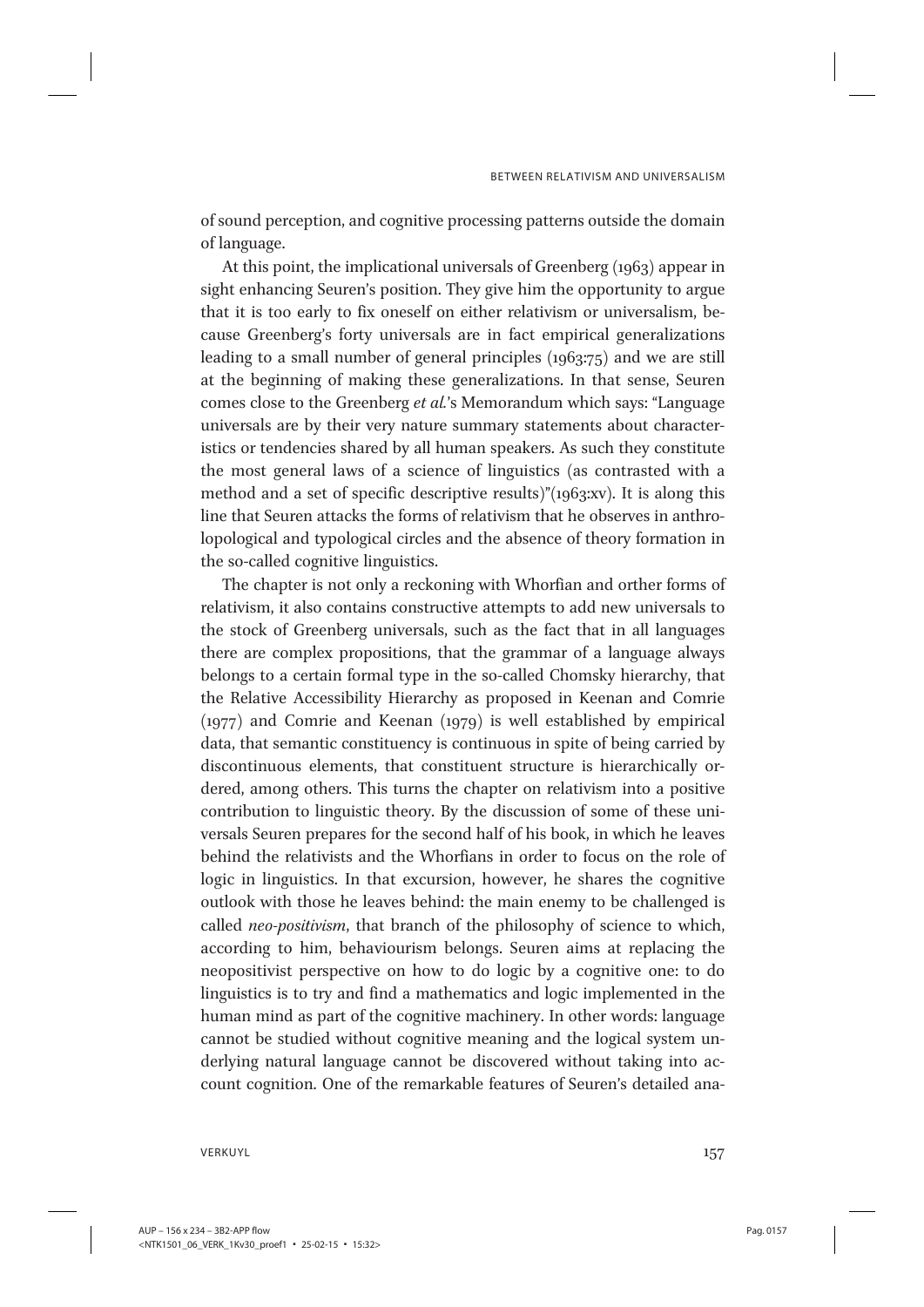lysis of the role of logic in linguistic theory is the rehabilitation of Aristotle as the primary guide to logic.

# 3 Montague grammar, Chomskyan autonomous syntax and neopositivism

In chapter 4 What does language have to do with logic and mathematics? (147-172), Seuren argues that natural language has an inherent natural logic, probably the same for all languages. Lexical items of a language are to be taken as predicates regardless of their surface meaning. Among them there is a set of morphemes standing proxy for logical operators whose meanings jointly define a logical system. One important (universal) property of logical operators is that they have scope. Seuren assumes there to be a regular mapping relation between logical structure structurally expressing scope relations and surface structure. On this view, the grammar of a language is in principle a mapping relation between lexically filled logical structures in SA and linguistic surface structures in SS.

By assuming that sentence structure is based on the subject-predicate structure of propositions, Seuren explicitly appeals to a tradition in which Aristotle, the Stoa philosophers and the Alexandrian linguists find their place. At the moment, however, that one expects Seuren to say positive things about the modern formal logical semantics that provided the means to deal with subject-predicate structure, he makes a sortie burning down Montague's model-theoeretic approach to natural language by accusing it of neo-positivist hubris. In my view, if one thing should be clear about the work collected in Montague (1974) is that it provides the means to reconcile Russell's formal, clearly anti-Aristotelian, first order predicate logic with Aristotle's subject-predicate division. Montague did that by integrating the λ-operator in his higher order logical system. Apart from taking a lambda-expression as a mathematical function essential to computing complex structures, he uses lambda-abstraction to "freeze" the underlined predicate of (i) John wrote a letter to Mary, so that (i) can be understood in the Aristotelian way as being a part of a subject-predicate construction, whereas it also makes it possible to treat the sentence as simultaneously expressing a Russellian three-place relation between John, a letter and Mary. It is somewhat misleading to say that Montague proposed to translate English into standard first order language in which the resulting logical expressions are tested for truth in possible worlds. This first attack on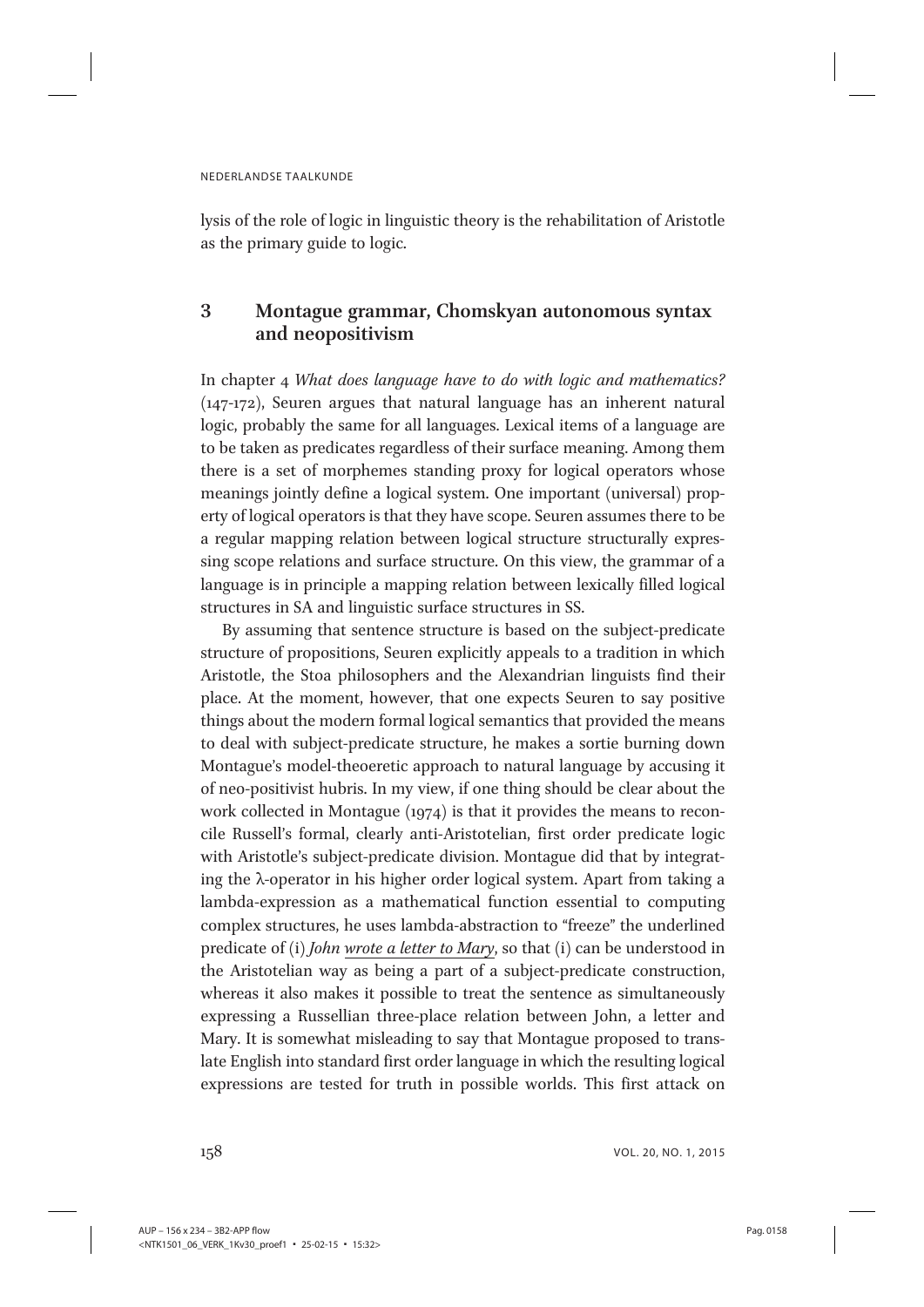Montague grammar is on the ground that Montague accepts Russell's predicate logic. More thrusts will follow, as we will see below.

According to Seuren, Aristotle and the Stoics provided all the logical operators needed for natural predicate logic (all, some, not, possible, necessary) and propositional logic (and, or, not and if). Here we get to an essential ingredient of Seuren's plea for natural logic. As known, many modern formal logic systems reject the Square of Oppositions in which the Aristotelian logical operators are related in terms of being contradictory (e.g. All R are M vs Some R is not M), contrary (e.g. All R are M vs No R is M), subcontrary (e.g. Some R is M vs Some R is not M) and subaltern (Some R is  $M$  vs All  $R$  are  $M$ ), where  $R$  stands for the restrictor predicate of the subject and M for the predicate in the Matrix clause. This is due to the fact that some these relations do not hold any longer if the extension of R is the empty set  $Ø$ . This is because the *some*-operator  $∃$  is to be defined as having a requirement on R that its denotation is not the empty set.

In the traditional Square of Oppositions it should follow that All children are happy entails Some children are happy, but this subaltern entailment is impossible in the case of  $\llbracket \text{child} \rrbracket = \varnothing$ . In that case, Seuren says, All children are happy can neither be true nor false on the basis of the principle of strict bivalence. The subaltern entailment relation between sentences with All and Some can only hold if there is a restriction on the use of the universal quantifier amounting to the requirement that the denotation of R in All R are M exclude ∅. Here we recognize the Russell-Strawson debate on referring and Seuren is clearly on the Strawsonian side. Seuren's reproach to modern logic is that it turned away from linguistic theory by accepting that meaning can be assigned to All children are happy in situations where there are no children in the domain of interpretation. In other words, as long as modern logics defines the universal quantifier ∀ in terms of X⊆Y it comes off worst when compared with the Aristotelian logic which uses  $X \subseteq Y \& X \neq \emptyset$ . This is a very interesting position and it deserves to be taken into consideration by accepting it or rejecting it, but not by ignoring it.

Chapter  $5$  A test bed for grammatical theories (173-204) has a double function. The message of the preceding chapter was: make logic more human by having an eye for how native speakers interpret sentences in their language without being bothered by model-theoretic issues like soundness and completeness. The signal of the fifth chapter to logicians is that the grammar and the semantics of natural languages incorporate formally very complex systems that can only be unearthed by meticulous and systematic empirical observation and this is not what logicians do, but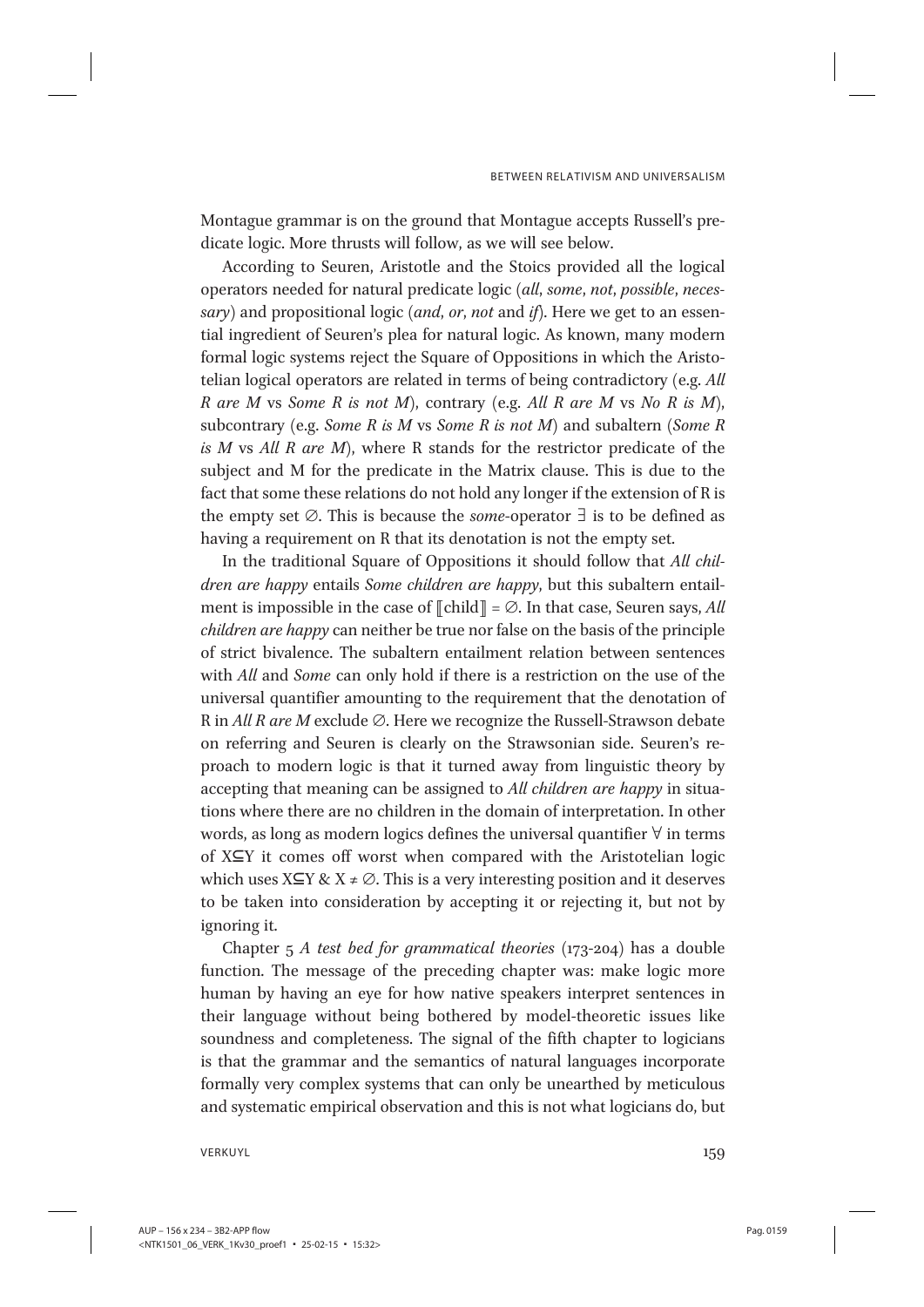should do. Their tinted glasses see far too less the richness in the range of colours making up the wealth of data that should be captured by a theory. There is a second signal, for those already addressed in the chapters 2 and 3 on Whorf and relativism. The chapter functions as a way to argue for the minimum of what should be done in linguistics itself. According to Seuren, there are crucial observations forming a test bed whose purpose is to eliminate certain theories simply on the ground of their not being able to account for them.

Seuren distinguishes between two sorts of fact: A-facts and B-facts. The former typically do not result from learning a language and they are outside the domain of the settling phenomena discussed in chapter 1. They suggest a universal, species-specific innate set of grammatical and semantic principles restricting choices that can be made by natural language grammars. A nice example of an A-fact – not discussed by Seuren – could be the fact that English speakers, without ever having been confronted with similar sentences immediately interpret a sentence like (ii) #For hours, John broke his arm as pertaining to something impossible or odd because it forces one into believing that John was involved in a process of repeatedly breaking his arm in the period denoted by the for-adverbial. This should be an A-fact because this reaction to (ii) must have something to do with processes of discretizing the external world in our cognitive organization.

Seuren puts three issues on his A-list: (a) the epithet pronoun test, (b) topic-comment structure, (c) scope and negation. I will briefly discuss one of them in order to give an idea about how Seuren handles them. The test under (a) concerns the distinction between referential and bound anaphora. With respect to sentences like (iii) When the professor ascended the lectern, nobody paid attention to the fool the generalization aimed at is that only referential pronouns allow for replacement by an NP, in this case the fool, whereas bound anaphora do not allow this; cf. In the fool's room, John hit the professor on the nose vs \*In the fool's room, the professor smokes cigars. In his discussion of the difference between referential and bound pronouns, Seuren again goes on at the shortcomings of Russellian and Montagovian logic but also at Kamp's Discourse Representation Theory for dealing wrongly with this difference, which is known as the donkey anaphora problem. For Seuren the solution is to assume that the referential "address" (= the representation of a new individual in the domain of discourse) does not have a truth value (i.e., as I understand it, is immune to the characteristic function mapping it to 1 or 0), but is a mental representation in CS having no referential status because it does not (yet) denote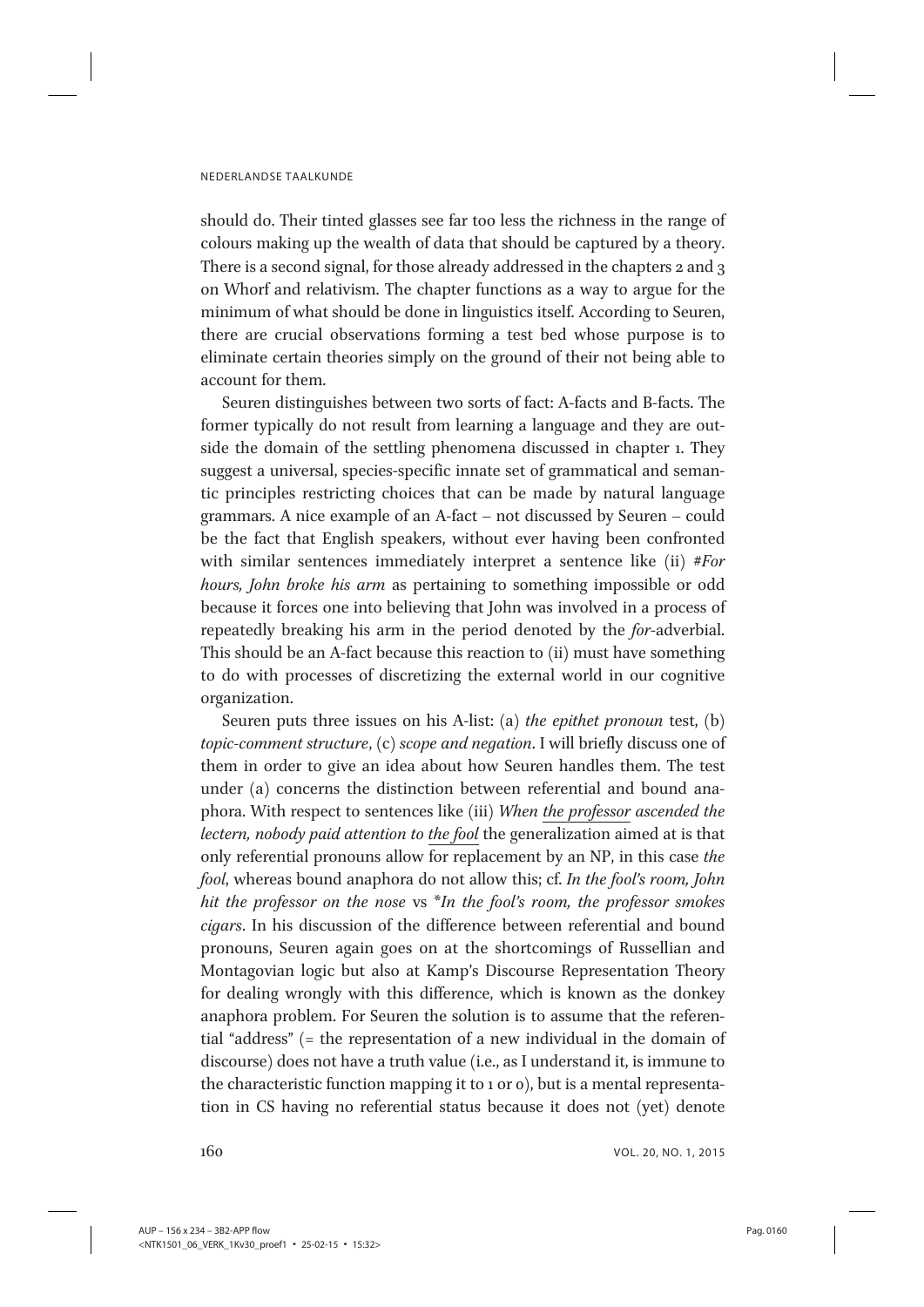something in the domain of discourse. Referential pronouns provide a referential value to an address, bound variables do not.<sup>1</sup>

B-facts represent language-specific acquisition results. Under this label, Seuren discusses (a) German and Dutch verb clustering and (b) The inflected infinitive in Portuguese. The former topic enables him to reject the view of cognitivist or usage-based appoaches that language acquisition is a matter of statistical learning, because he shows that the choices made by German, Dutch and English in the domain of verb clustering and auxiliation can be described by rules of grammar. Something similar holds for European and Brazilian Portuguese. For Seuren it is too early to approach diversity in terms of statistics at the cost of ignoring rules. I am inclined to support him at this point because the darwinian struggle for survival between words and phrases in language (think of the struggle – or if one prefers: the division of labour – between the Imparfait, the Passé Composé and the Passé Simple in French, and the niches in which losing linguistic forms may survive) can often be understood as a matter of structure rather than of arbitrariness (cf. Caudal and Vetters 2007).

Before dealing again with Montague, Seuren discusses in chapter 6 The Chomsky hierarchy in perspective (205-238). This perspective enables Seuren to say that Chomsky's classification of algorithmic systems for producing languages was certainly valuable at the time (i.e. in the early sixties). Chomky distinguished between four types of grammar: type-3 Finite State grammars (Markov Systems), type-2 Context-Free grammars, type-1 Context-Sensitive grammars and type-0 Transformational grammars. Seuren discusses them all in detail, which makes the chapter valuable for those who want to refresh their memory. From the present point of view, Seuren finds the Chomsky hierarchy repulsive because it is based on the idea ("the ideological altar " (p.233)) of Autonomous Syntax which holds that sentences are algorithmically produced from an initial symbol without any regard for what sentences mean. This way of thinking is somewhere be-

1 When I consulted my copy of Landman (1986) in order to see why I could not escape from the thought that Landman's so-called pegs share certain characteristics with Seuren's addresses – which is indeed the case, although they have a somewhat different status – I could not evade looking at the pencilled lines which I once put in the margin. One of them marks Landman's statement "Logical forms, I take to be the mental representations in which our thinking takes place, they form, so to say, the syntax of thinking". There are similar remarks in the chapter Data Semantics: an epistemic theory of partial objects such as 'Propositions are not logical forms, they are their interpretations, and as such they are intersubjective'. This puts Landman (1986) on the list of works in the tradition of formal (Montagovian) semantics which really think about logical forms as mental representations. I will come back to this point later on.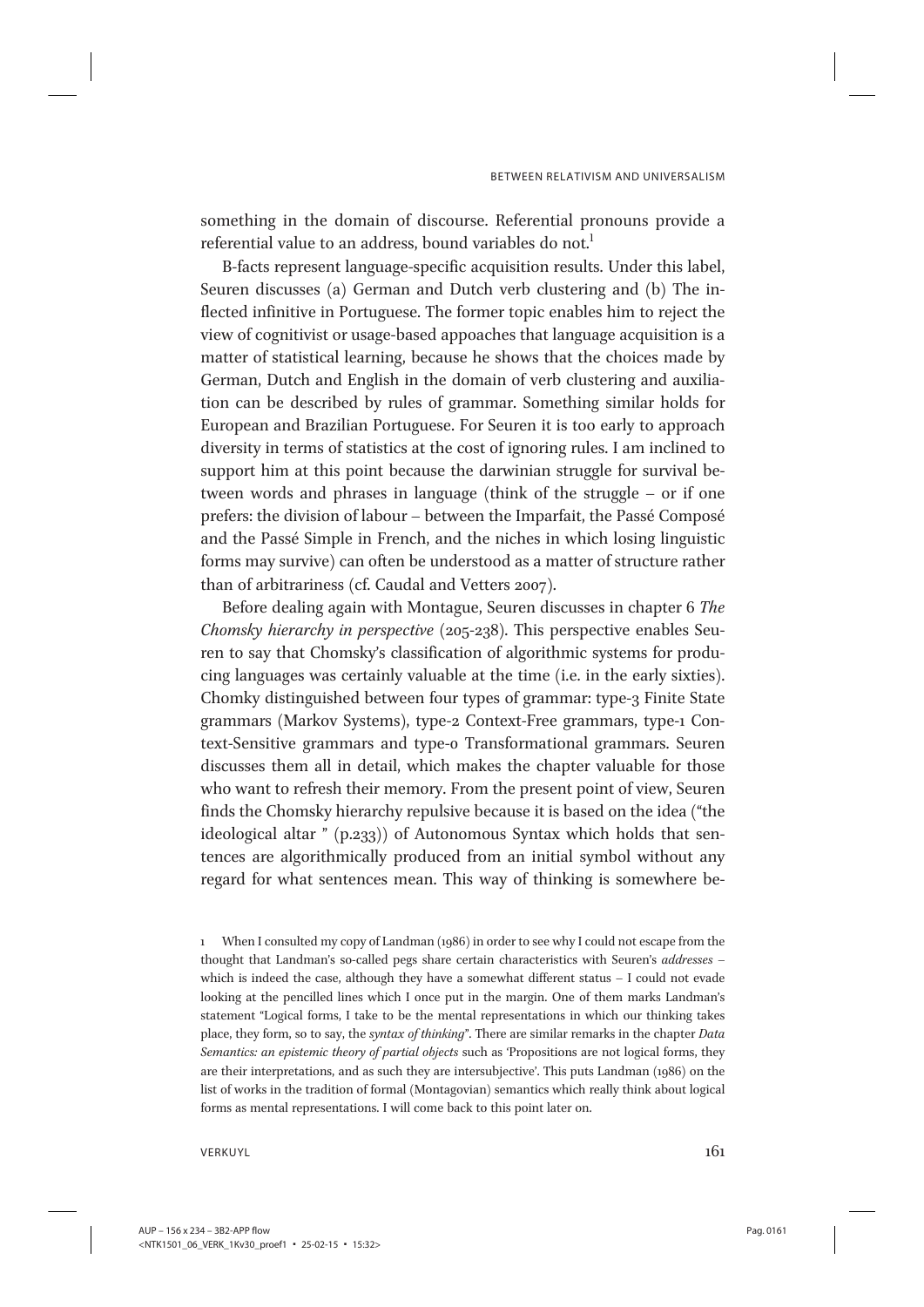tween absurd and perverse, Seuren says, because it means that knowledge of what an algorithmically produced sentence means cannot be seen a belonging to a speakers' competence. In his rejection of semantics, Chomsky displays "a hangover from behaviourism, a brand of psychology Chomsky has been unable to detach himself from completely, despite his severe criticism of it" (p.209). Seuren's aversion to Chomsky's formal work on generativity in Chomsky (1963) does not prevent a systematic analysis of the Chomsky hierarchy in order for him to reach the position that the relation between SA and SS is transformational. In the final section of the chapter (233-238), he also gives consideration to the formal status of grammars in the evolution of language and concludes "that the Chomsky hierarchy is irrelevant to the study of language evolution ... For Autonomous Syntax is incompatible with a realist interpretation of the theory and compatible only with an instrumental interpretation. But what the evolutionary studies of human languages are after is precisely a realist, and not at all an instrumentalist, theory" (p. 236).

# 4 Reconquering lost terrain for semantics

Chapter 7 Reflexivity and identity in language and cognition (239-256) defines two goals: (a) the replacement of (underformalized) Gricean Maxims by a more precise (formal semantic) treatment of data; (b) the rejection of possible world semantics because of its overformalization. The two goals are brought together on the ground of the consideration that a theory of natural logic concerns part of the human innate endowment.

Natural logic surpasses the explanatory power of the Gricean maxims which have unjustifiedly been taken as belonging to the domain of pragmatics rather than to the domain where they belong: semantics. The leading idea is that Grice could only postulate his maxims because at the time he proposed them in Grice (1975), there was a huge gap between formal logic and natural logic. Seuren claims that his natural logic as it expresses itself in his SA makes the Gricean maxims otiose. This is quite a stunning claim, given the omnipresence of Grice in all sorts of semantic research where people on the fuzzy borderline between semantics and pragmatics feel more comfortable in appealing to pragmatic principles rather than to semantic generalizations. Seuren's claim is interesting because he wants to regain lost ground. He does this on the basis of the so-called True Binarity Principle (TBP) which says that binary predicates are always truly binary in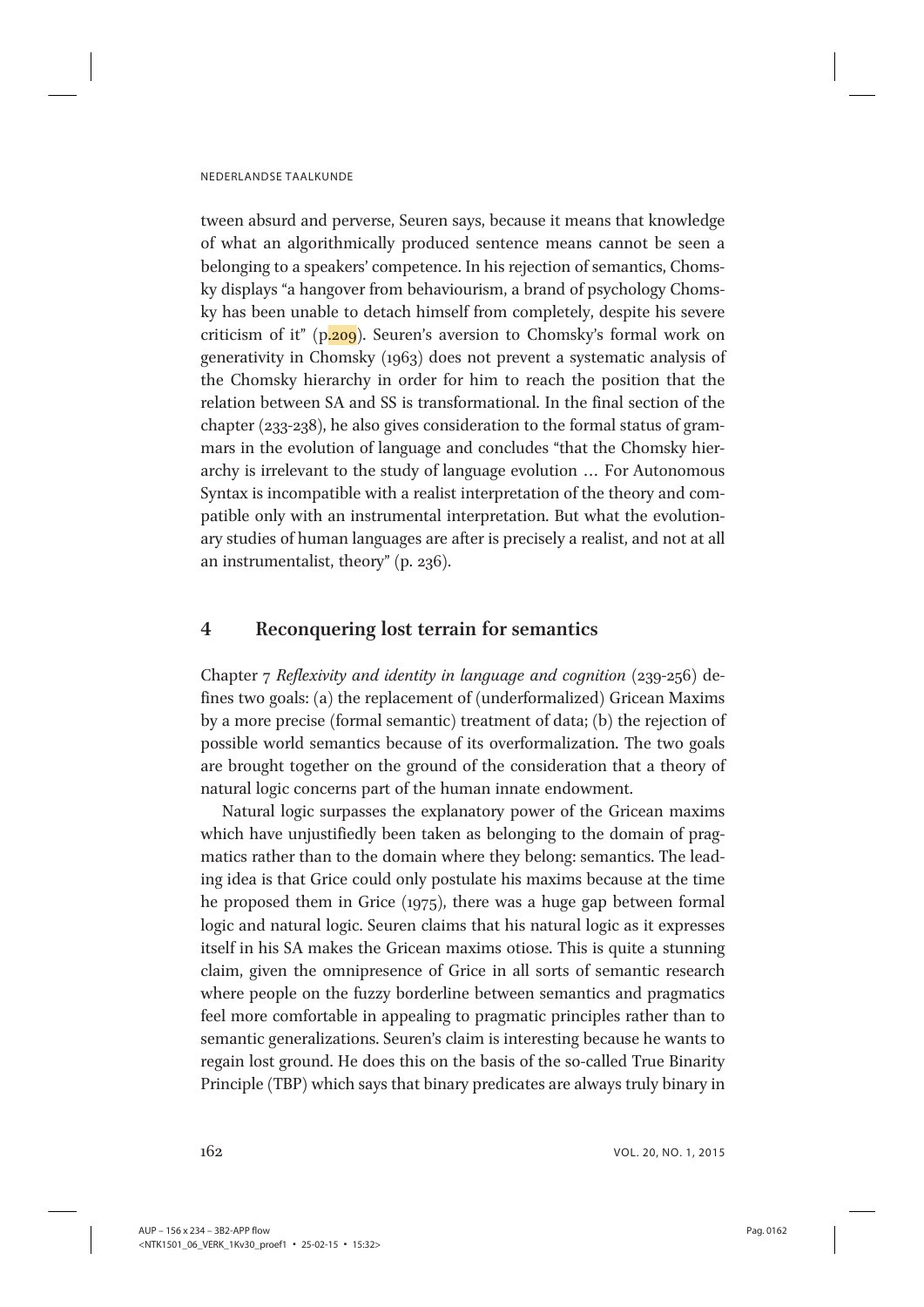that they require distinct mental entity representations (addresses) for each of the individuals for which the binary relation holds.

His claim is worked out in some detail in the domain of reflexivity. For all binary predicates  $P$ ,  $aPb$  is uninterpretable when  $a$  and  $b$  are codenotational. In that case, a new unary predicate  $P^{\text{refl}}$  is created, meaning 'self-P'. When  $a$  and  $b$  are no longer codenotational, they are disidentified in a cognitive construction and so there are two cognitively distinct elements (addresses) precluding reflexivity. The TBP solves paradoxes as in All girls envy the girl Trisha, where the denotation of all cannot include Trisha. Applying the TBP to a number of different issues in which reflexives play a role, Seuren argues that in all these cases the semantic approach in which the TBP finds its place is superior to the Gricean pragmatic approach. Again Stephen Levinson is the culprit of Seuren's attack on relativism, more in particular on the idea that Gricean maxims take over things that are to be done by semantic theory.

Seuren's reproach to Montagovian semantics is that it fails to take into account speech acts, presuppositions, topic-comment structure, the expression of thoughts from CS to SA and the transformational processes from SA to SS. The basic idea for him is that the transition from CS to SA hinges on the notion of intent, which for Seuren consists of a speech actor operator and a proposition. A proposition is for him the primary bearer of a truth value but in linguistic interaction, a proposition is always commanded by a "socially binding operator" committing those involved to it. Thus a sentence never expresses a mere proposition but it always contains a speech operator specifying the speaker's socially binding commitment with regard to the proposition expressed.

The introduction of the speech act operator is based on notions emerging from psycholinguistic work on thinking-for-speaking (Slobin 1987) and microplanning (Levelt 1989). Languages differ in the requirements they impose on how intents crystallize into forms of SA. These differences concern choices made with respect to evidentiality, tense, aspect, modality etc. But each language has a sort of "semantic questionnaire" that must be filled in before the message can be processed into a proposition. Semantic theory is thus much more cognitively oriented and it covers a much wider range of topics than possible world semantics. In this way, Seuren sees himself as steering between non-formalization (pragmatics) and formalization (possible world semantics). Addressing himself to the formalists, he states: "Linguistic meaning is primarily the system-driven property of a sentence S as a linguistic type-level unit, in virtue of which a linguistically competent hearer is able to reconstruct speaker's intent (that is a speech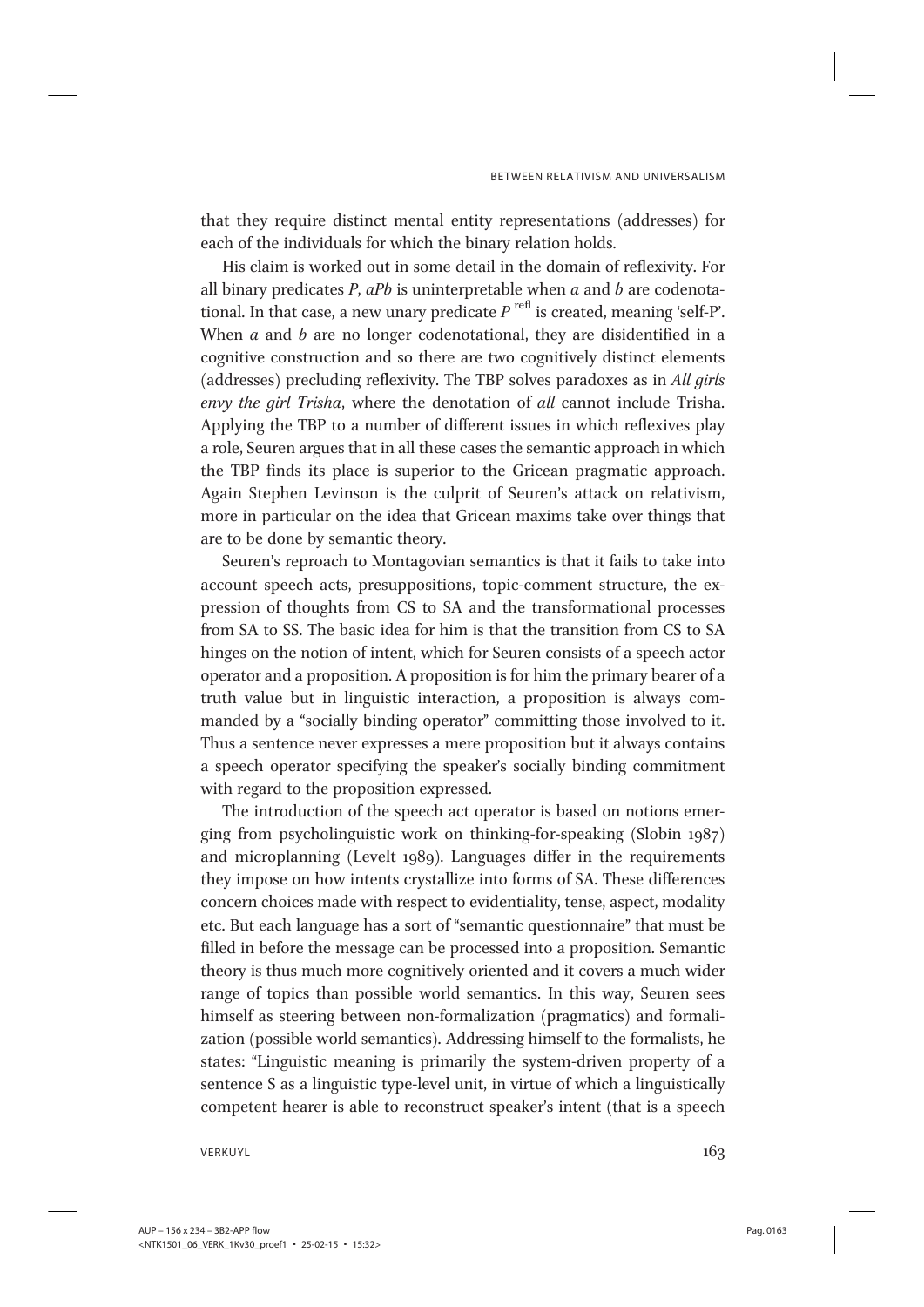act operator over a proposition) from any utterance token of S, given proper values for contextual and situational parameters" (240/241). The conclusion of this chapter is that the discrepancies between standard logic and natural language seem to lose any significance when cognitive principles are allowed to interact with logical systems.

Chapter 8 The generalized logic hierarchy and its cognitive implications (257-300) is a long chapter in which Seuren embarks on a meticulous presentation of his basic-natural predicate logic in which the absence of the null set  $\emptyset$  is crucial. There are two basic sentences types: A (All R is/are M) and I (Some possibly all R is/are M). Together with external negation  $\neg A$ (Not all R is M) and internal predicate negation I\* (Some R is/are not M), this yields eight sentence types. Going along, more sentence types are added such as N (No R is M), Y (Some but not all R is M) and U (All or no R is M). In defining the Aristotelian (contradictory, contrary, subcontrary) relations between these types, the Square of Oppositions is extended into hexagonal, octagonal and even dodecagonal structures. This makes the chapter different from the others because readers have to check the many calculations before being able to evaluate the main thesis. Those who are acquainted with generalized quantification will have no problem in doing so. It means a lot of homework, but it is worth the effort even though one may be led to a different conclusion than foreseen.<sup>2</sup>

An interesting feature is that Seuren inspects all sixteen possible relations between the extensions of the predicates R and M, such as  $\left[\mathbb{R}\right]$  ⊂  $\llbracket M \rrbracket$ ,  $\llbracket R \rrbracket \cap \llbracket M \rrbracket = \mathbb{E} M \rrbracket$ , where  $\llbracket R \rrbracket = \text{Ent}$  (i.e. the set of all entities in D) may or may not be the case, etc. Observing that modern logic has incorporated the empty set as a possible predicate extension in order to restore a violation in the laws of logic, Seuren argues that human cognition does not count the empty set as a factor in the relations between sets and that there are several ways of dealing with this infraction, among which a theory of presuppositions which he claims to have available.

According to Seuren, the basic restriction on natural logic  $\left[\mathbb{R}\right] \neq \emptyset$  does not make logic inconsistent. It is even quite easy to maintain consistency. All that is needed is to take the conversions  $\neg \forall \equiv \exists \neg$  and  $\neg \exists \equiv \forall \neg$  as one-

replace yellow symbol by purple one

<sup>2</sup> Seuren's suggestion that his form of generalized quantification differs essentially from what he found in the literature, seems to me not really convincing. His idea that "generalized quantifiers are binary higher-order predicates [...] establishing a set-theoretical relation between two sets" (page 267, fn. 6; see also fn. 4) is widely accepted in Montagovian circles. It is hard to see why he rejects Montague's formalism as infected by neopositivism and behaviorism while accepting the formalism of generalized quantification which builds upon the framework of Montague grammar.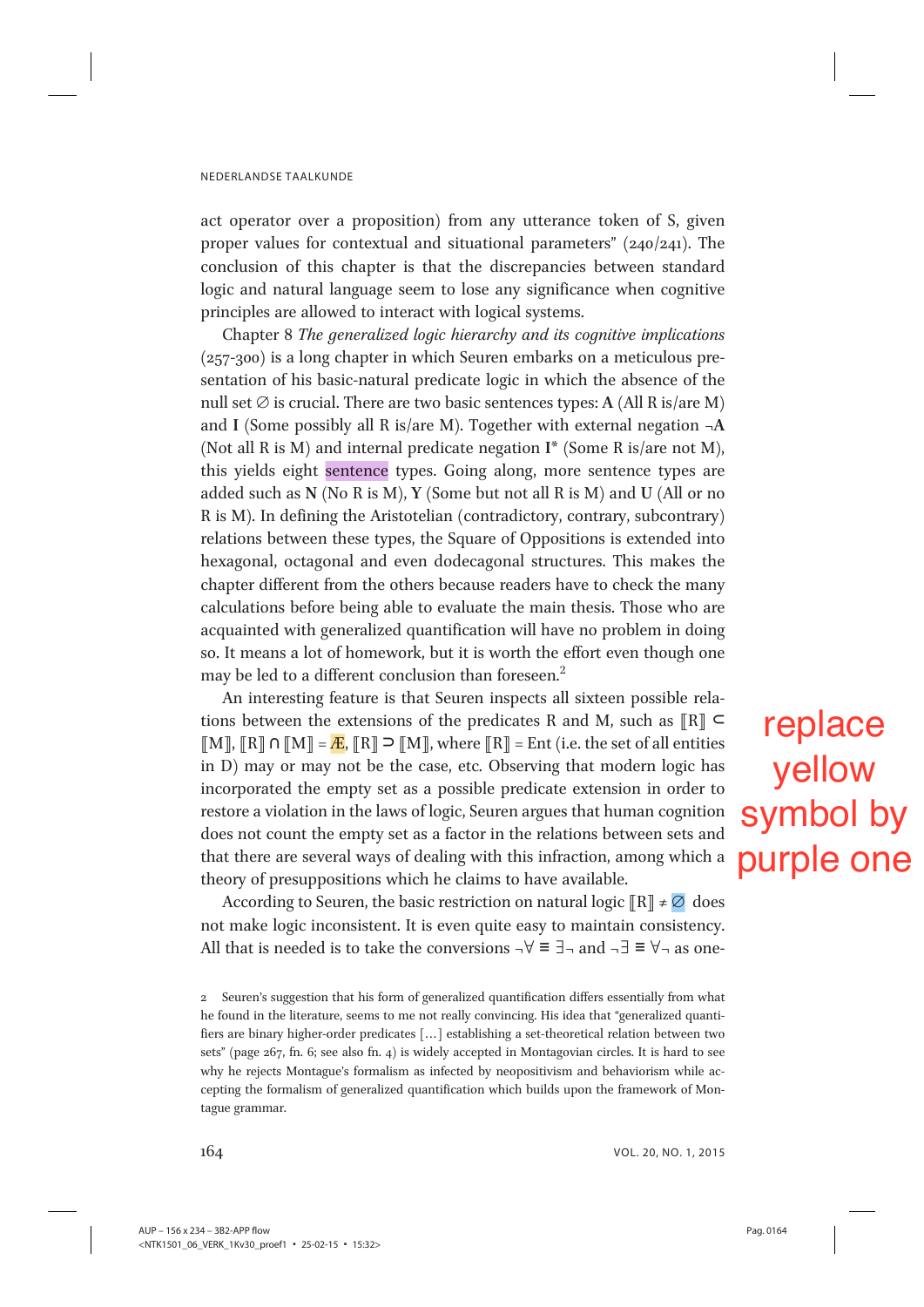way entailments rather than equivalences. In thisanalysis, the notion of Valuation Space is crucial. Seuren defines the valuation space /S/ of a sentence S as the set of possible (admissible) situations in which S is true. Each valuation is thus a description of a member of this set. At first sight one wonders whether there is such a great difference between situations and possible worlds. Seuren considers situations different from possible worlds in that they are defined for the sentences of a language L, that is: not language-independently. In a comprehensive analysis, Seuren argues that logical relations like entailment, equivalence, contrariety, subcontrariety, contradictoriness are definable in the set-theoretic terms of valuation spaces.

As said, it is impossible to browse through Chapter 8: it requires intensive reading and checking, but it is certainly worth the effort to go through it carefully in order to evaluate the consequences of a logical system based on Undue Existential Import. Logical systems reject the Square of Opposition because it fails as a logical system in the case of  $\llbracket R \rrbracket = \emptyset$  and they call the Aristotelian assumption  $\left[\mathbb{R}\right] \neq \emptyset$  which makes the square consistent and coherent, inadequate. By working out a logical system based on  $\left[\mathbb{R}\right]$  ≠ ∅, Seuren presents a clear alternative to those who do not distinguish between the logic of formal languages and the logic inherent to natural languages. It is to be hoped that this chapter will be seen as providing the gauntlet that is worth to be taken up.

The final chapter 9 The intensionalization of extensions (301-329) raised for me the question of why it is necessary at this point to revive and confirm known arguments against possible world semantics as a valid paradigm (preceding chapters did that already) and why is it necessary to sketch an alternative theory allowing for cognitive-realist interpretation (chapter 8 did already the job). The only answer I can think of is that this chapter is a sort of complement to the other chapters in the form of a philosophical afterthought both in the domain of epistemology and in the domain of the philosophy of science.

As to the former, Seuren's negative feelings towards possible world semantics are stirred by his opinion that the (Frege-) Russell-Montaguetradition is infected by a neopositivist virus. Where it goes wrong, I think, is Seuren's near-identification of logical positivism and behaviourism. I support him wholeheartedly on his crusade against the latter, but there are many reasons for making a strict distinction between the two, also because the scope of behaviourism is restricted to psychology, whereas logical positivism is to be located in the much broader domain of the philosophy and the history of science. There is no reason for tarring the Fregean anti-

VERKUYL $\qquad \qquad \qquad 165$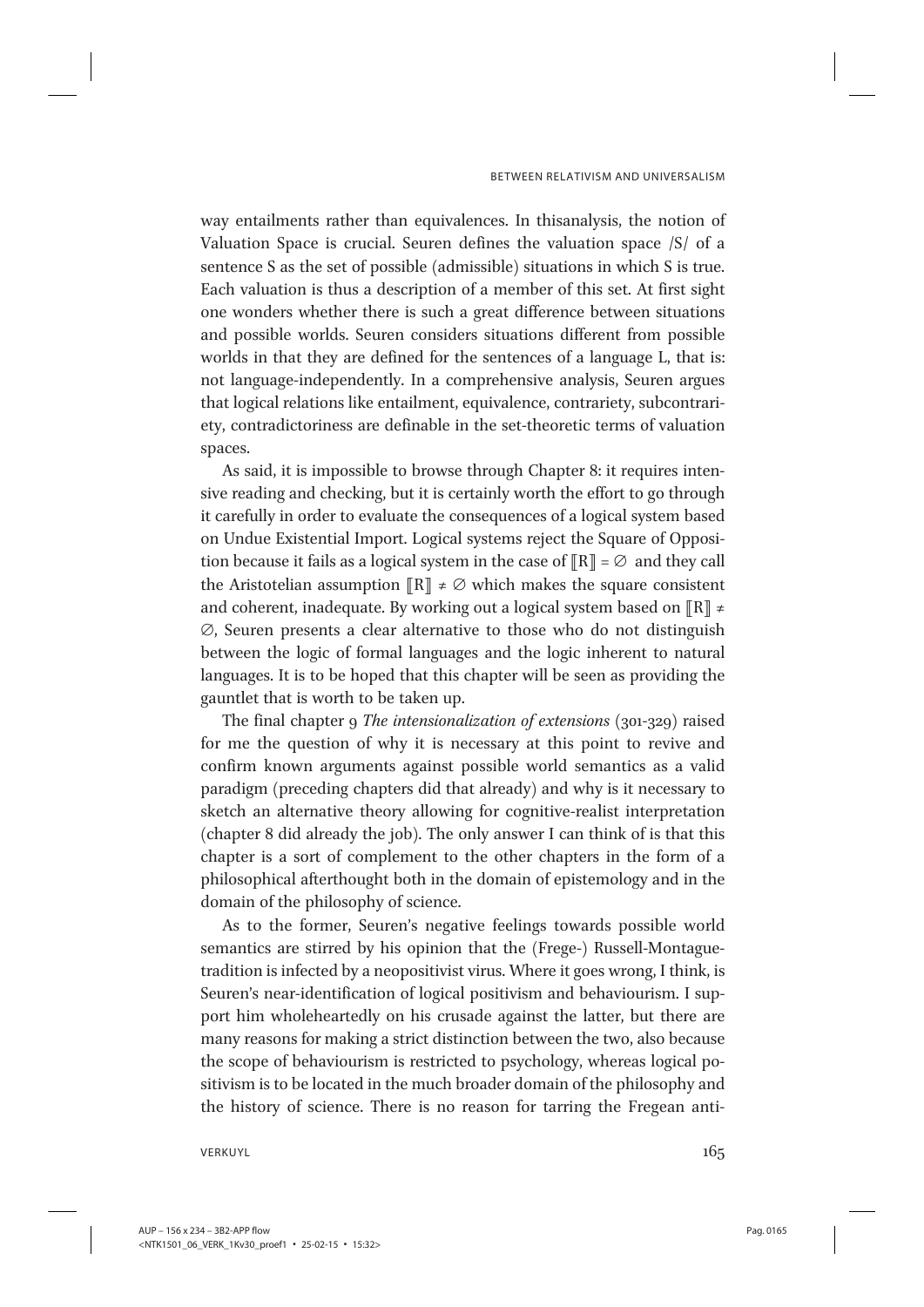psychologism and logical positivism with the same brush as behavorism, as pointed out convincingly by Smith (1986).

Logical positivism is nowadays generally seen as having been superseded, at least in the domain of semantics. In the philosophy of science, this is due to the fact that verification has been replaced, first by confirmation later by falsifiability, as the proper way to  $\text{go.}^3$  As a consequence, intersubjectivity has taken the place of absoluteness as "next best" in dealing with truth, even in natural science: scientific theories are nowadays generally seen as being based on agreement always remaining open to rejection or improvement. Intersubjectivity is an important way to escape from absolutism and to allow for individual perspective. There are sufficient reasons for seeing the logical positivists of the thirties in Europe as an emancipatory movement in the philosophy of science trying to get rid of the scholastic tradition in which Aristotle's "natural philosophy" was instrumental as part of religious, or should I say, ideological efforts to keep an ontological eye on the outcomes of scientific research.<sup>4</sup> Their absolutism can certainly be explained in terms of the force attributed to their adversary. Thus logical positivism is to be considered an interesting but completed chapter in the history of science, so it is sort of amazing to see it treated by Seuren as still kicking and alive.

As to the ontological issue, the chapter is focussed on underlining the importance of seeing that ontology should reflect the way in which humans naturally construe the world. The mind first 'processes' the external world in terms of categories, viewpoints, evaluations and other parameters and language then links up linguistic forms with 'mental forms'. Seuren takes a Kantian perspective in which extensions in a domain of discourse count in so far as they are mentally represented and projected onto what is construed as the actual or a virtual world. According to him, construal takes place on the basis of a species-specific system of forming categories and relations resulting in a verifiable and falsifiable picture of the world. The human mind constructs all kinds of virtual reality in the form of what could or might or cannot be actual reality. The semantics of a natural language L in SA therefore does not link the expressions of L with the

<sup>3</sup> It cannot be denied, however, that positivist verificationism had a very positive side: only statements were allowed which were verifiable and cognitively meaningful. Carnap's famous treatment of Heidegger's Das Nichts selbst nichtet ('The nothing itself nothings') displays these two important aspects of verificationism: logical positivists were focussed on establishing reliable criteria for truth.

It is not accidental that neopositivists were among the hunted in the thirties in Germany.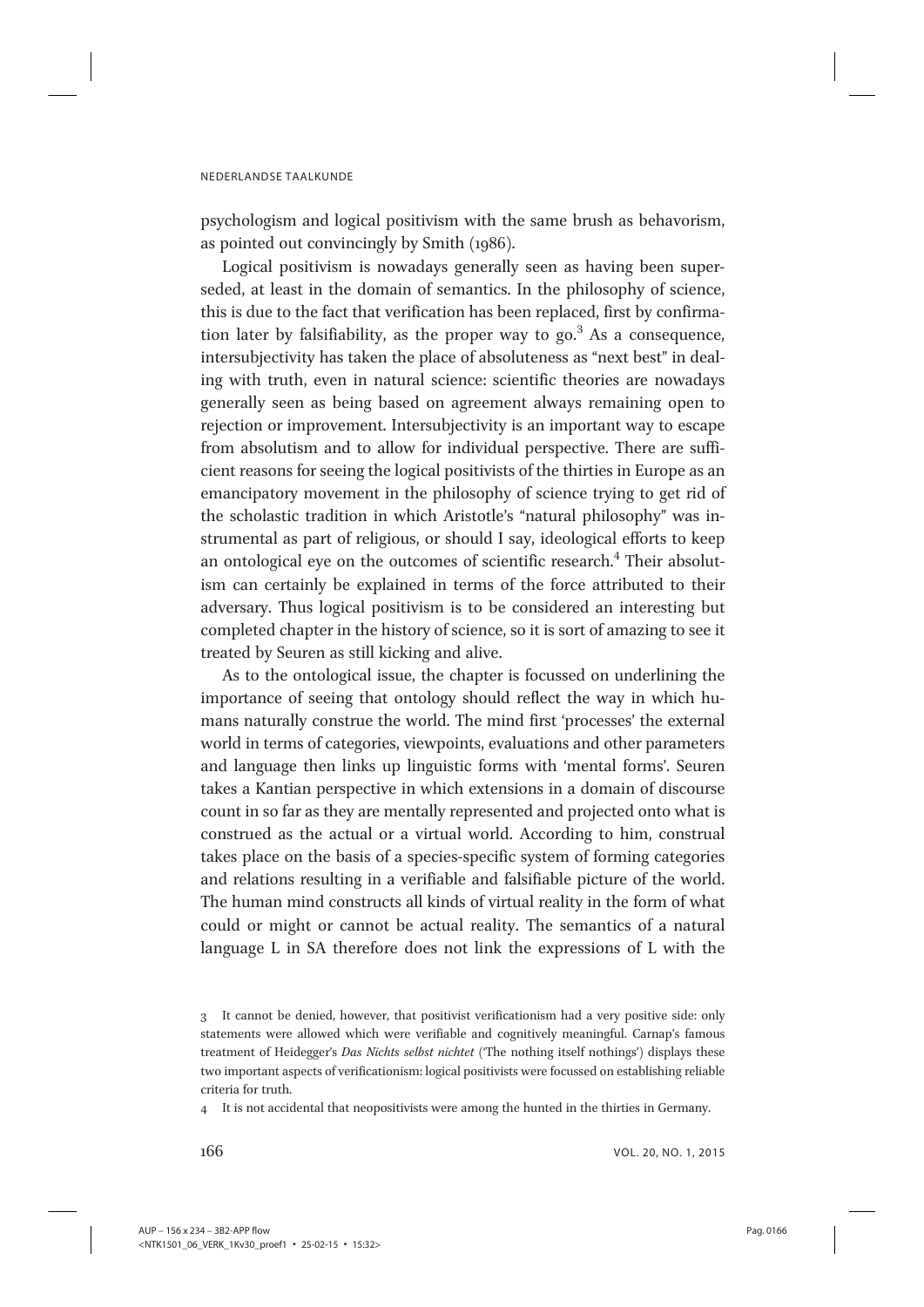external world but with the mental representations in CS needed and used for dealing cognitively with the external world.

# 5 Formal semantics and cognition: a reappraisal

In this section, I allow myself to make some remarks about the question of whether and how Montagovian formal semantics may be embedded in an approach in which mental representations should reflect the way in which humans naturally construe the world. These remarks should be seen as providing a sort of antidote against the venenum in cauda of chapter 9.

The relation between formal semantics and the study of our cognitive organization as carried out in psycholinguistics is certainly not a happy one. Current formal semantics has its roots in the so-called Frege-Russell tradition in which a domain of interpretation D is generally taken as objective in the sense that its existence is located outside an individual speaker. In that tradition, truth and truth-conditions play a crucial role in the interpretation of linguistic expressions because of its focus on the foundation and reliability of scientific knowledge. This emphasis on the public side of meaning has left the constitution and architecture of individual knowledge more or less to other disciplines. Indeed, formal semantics based on the papers collected in Montague (1974) does not have a cognitive outlook sui generis, as underlined by Seuren in his critique on possible worlds semantics in §9.3 and confirmed by Thomason in his Introduction to Montague  $(1974).$ 

One of the reasons for rejecting formal semantics in the Montagovian tradition as making sense for the study of our cognitive organization is that it translates linguistic categories such as nouns and verbs into logical types corresponding with sets or n-tuples of entities, among more complex structures based on set theory. A point in favour of this so-called definitional view is that it warrants the inferential strength of lexical knowledge.<sup>5</sup> The definitional theory has been challenged by the prototypical view proposed in Rosch (1973; 1999) and Rosch and Mervis (1975). The plausibility of the idea of a set as a correlate for a concept was harmed by empirical psycholinguistic research showing that people allow for graded membership of a set. A robin is seen by people as a better example of a bird than a penguin,

<sup>5</sup> Montague (1974) does not speak out on this issue. He is interested in the composition of meaning with sets as reliable tools because they are crucial for the inferential relation between linguistic expressions.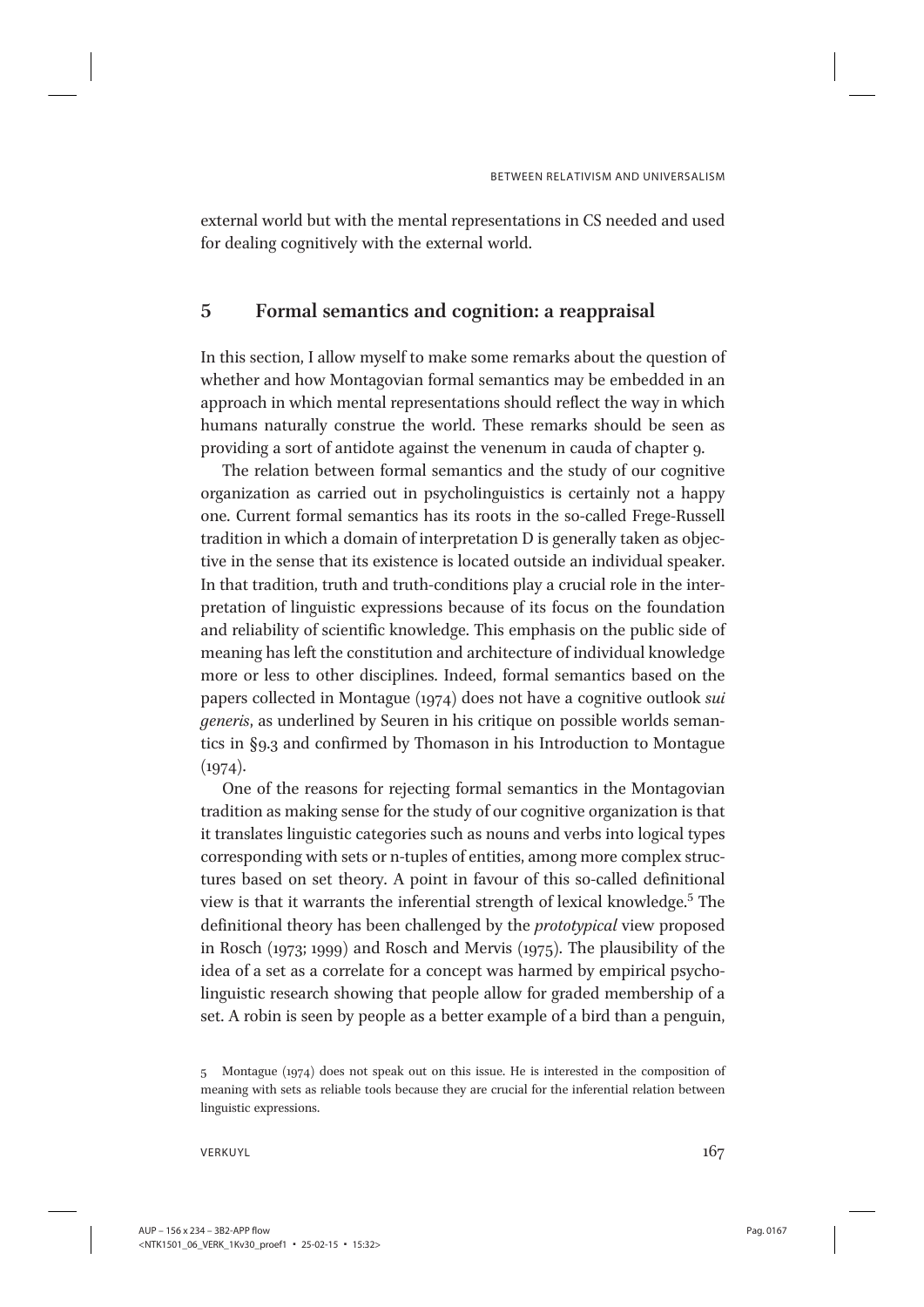which is not really compatible with the mathematical view that members of a set are equal in their membership. Prototype theory became popular in psycholinguistics, all the more so by the explicit appeal to the philosophical authority attributed to Wittgenstein (1968)'s analysis of the word Spiel (game). It has remained popular in spite of critical reactions in Armstrong et al. (1983), Osherson and Smith (1981) and Rey (1999), among many others.<sup>6</sup> The setback for the definitional theory turned out to have a negative influence on the perceived relevance of formal semantics not only in psycholinguistics but also in the so-called cognitive linguistics based on Fillmore (1977; 1982; 1985) and Langacker (1987; 1999; 2000), where frame semantics has led to throwing out the truth-functional baby with the anti-Fregean/Russellian bathwater by playing down the crucial epistemological role of language in enabling language users to appeal to their knowledge and belief in seeking truth and in avoiding errors.<sup>7</sup>

So where does it go wrong in the relation between Seuren and Montague? When the copy of the book under review was sent to me in October 2013, I browsed through it and happened to open it on page 162 where my eye was struck by the remark that "Montague's programme of extensionalization of intensions shows how and why the neopositivist philosophy of science, when applied to human sciences, ultimately runs aground on the cliffs of the human mind and thus of natural language". I was happy at that moment to read this because my disagreement with that passus led to Verkuyl (2013), which I wrote for three formal semanticists (Jeroen Groenendijk, Martin Stokhof and Frank Veltman) on the occasion of their newly acquired status as emeritus. In that paper, it is argued that there are reasons to doubt whether sentences like (1) should indeed be seen as a problem of propositional attitude.

(1) John believes that all dogs are animals.

The problem of propositional attitudes for formal semantics can be solved by acknowledging the important role of metalinguistic use of language in many kinds of discourse, as exemplified in Verkuyl (2000; 2013); see also

<sup>6</sup> It is remarkable that none of the papers mentioned above in the present paragraph appear in the Seuren's Bibliography. And the term prototype is not included in the Index.

<sup>7</sup> An essential ingredient of this approach is Langacker's notion of conceptualization, which amounts to saying that "novel conceptions, sensory and emotive experience, and apprehension of the physical, linguistic, social and cultural context" (Langacker 2000:361) determine meaning. In Langacker's semantic analysis, meaning is equated with conceptualization. Seuren polishes off cognitive linguistics quite convincingly in one sentence (p.3).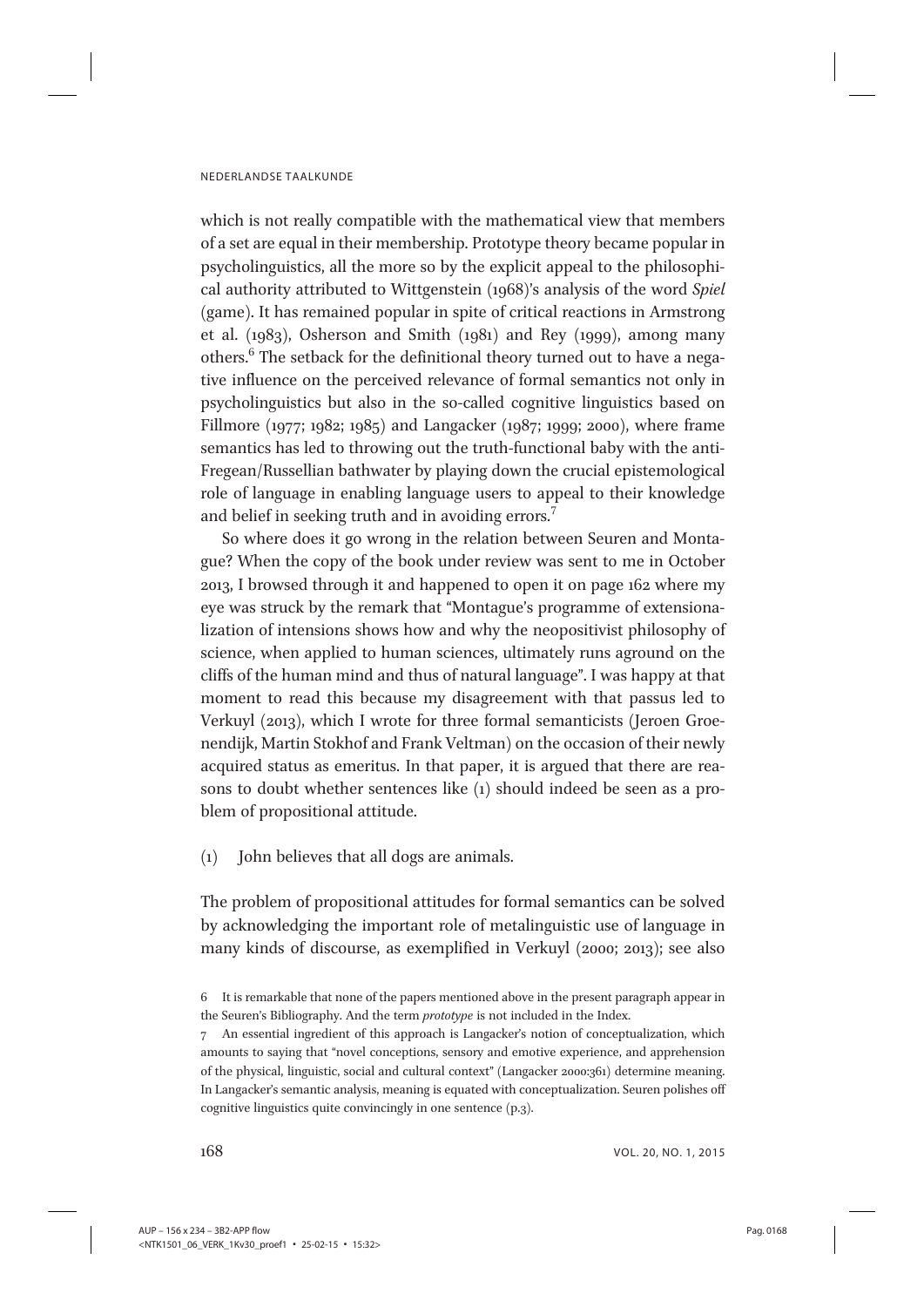Reichenbach (1947:9-17). In my view, sentences generally captured under the heading of propositional attitude can be seen differently in the light of the omnipresent metalinguistic use of sentences in many forms of discourse. If sentence (1) is true, it is not about the presence of dogs in a particular domain of interpretation D, rather it is about the meaning that John is said to assign to the word dog: (1) is simply an assertion about John's mental dictionary. Sentence (1) is a rather clumsy way of producing a metalinguistic statement, but sentences like According to Mary bats are mammals, not birds or For John, whales aren't mammals are more natural examples of the way we are usually speaking about beliefs attributed to other people. This metalinguistic use is widespread and in the course of the years I have collected a considerable data base collected from Dutch newspapers and other media.

The mental lexicon is generally seen as part of our memory playing a central role in the assignment of meaning because it stores our individual experiences with and beliefs about the relation between language and the world. Speakers and hearers use language not only for speaking about the world as they experience it in a specific model, in many discourse situations they (are bound to) check whether or not they share certain meaning elements in the words being used. In a discourse, disagreement about whether or not a speaker uses the right word(s) for speaking about the world often leads to a discussion about the appropriateness of words in a particular situation. Whether speaker and hearer assume the same, is dependent on how much authority is attributed by each of them to the public meaning as expressed by dictionaries, scientists, teachers, etc. and on how much they differ in their intention or capacity to make a discourse optimal for exchanging information.

In a famous Dutch novel Woutertje Pieterse written in the final quarter of the nineteenth century, when Darwinism was penetrating the lower levels of society, there is a famous verdict addressed by a haughty schoolmaster to a simple person and translated as (2).

(2) Miss Laps, you  $\overline{A} \overline{R} \overline{E}$  a mammal.

Being part of a discourse in which she had to admit that she was neither an oystershell nor oviparous, (2) can only be understood as expressing metalinguistically that Miss Laps cannot escape from assigning the meaning element MAMMAL to the word woman. The purpose of the schoolmaster addressing Miss Laps is to bring about a change in her belief system due to his access to an authoritative intersubjective knowledge base.

 $\sqrt{169}$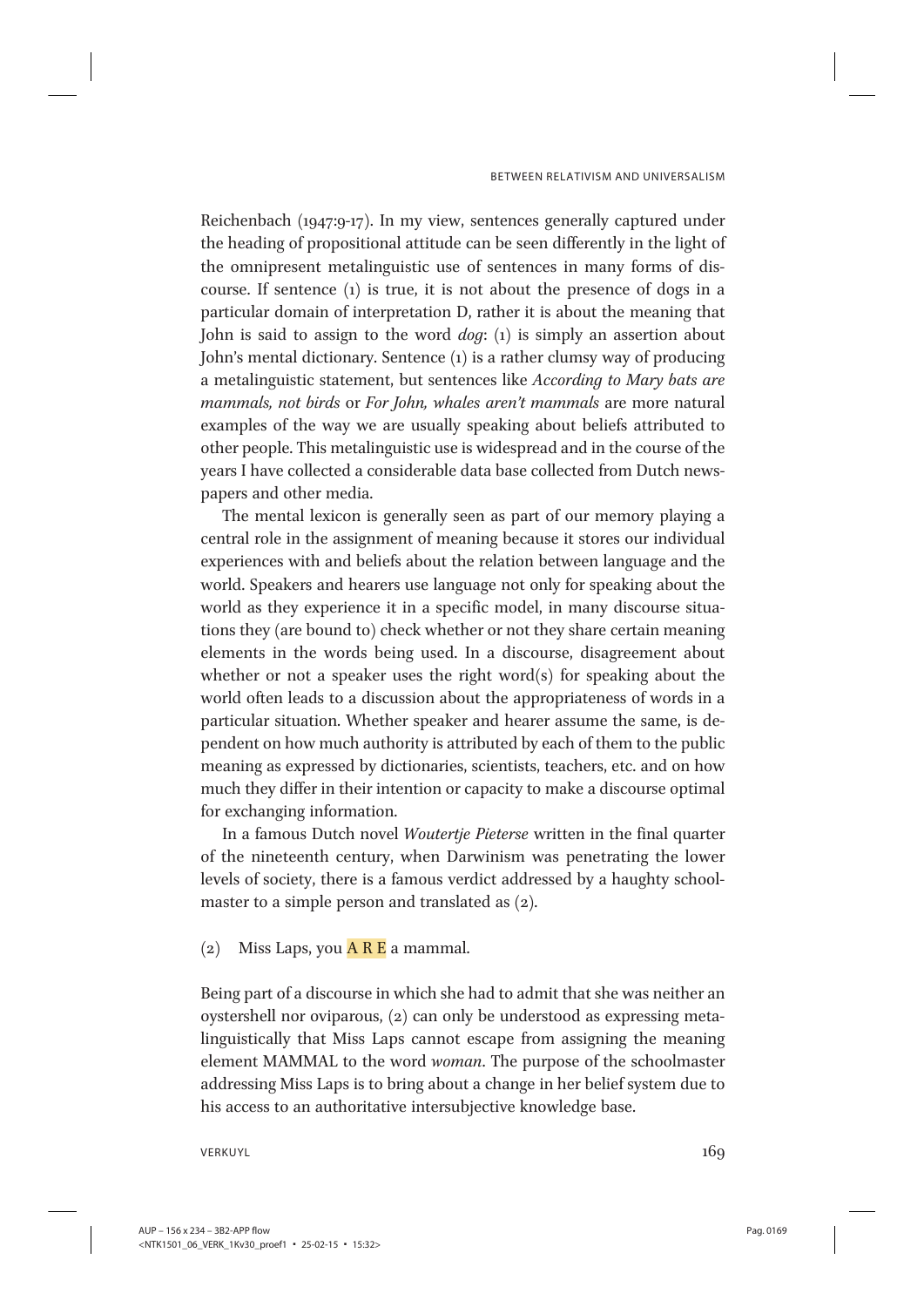This is just an example taken from a novel, but in newspapers one can find a host of examples in which there is an explicit or implicit debate about the proper use of a word, where proper is to be seen as reflecting a maximum effort to reduce lying, stereotyping and prototyping.<sup>8</sup> But also in daily life. When I say in a game with dices *That's not a throw*, I am appealing to intersubjective knowledge (and agreement) about the meaning of the noun throw which, when applied to dices, requires the meaning element PROPEL THROUGH THE AIR. Real life is full of this sort of encounters which mostly concern the criteria for the proper use of words in specific domains. It immediately follows as a prominent feature of discourse that can be handled by Montagovian semantics at the moment at which it is embedded in a cognitive outlook because an essential ingredient of metalinguistic use of language is truth as a touchstone to hold on. Verkuyl (2000; 2013) argues that one can make use of Generalized Quantification Theory to account for the partial functions accounting for stereotyping and prototyping, in line with Partee (1979:3) which gives an outline of a cognitive approach based on or using Fregean and Montague semantics once the problem of propositional attitudes is overcome.

It is in fact not so difficult to cognitivize Montagovian semantics by simply acknowledging that two persons A and B in a discourse each have an interpretation function I available for dealing with expressions of a language L, for A the function  $I_A$ , for B the function  $I_B$ , completely equipped with intensions and possible worlds, or as Seuren proposes, valuation spaces, i.e. sets of admissible situations in which sentences may be true. In this picture, three elements come into play: (a) the knowledge/belief system of A, the knowledge/belief system of B and the platform of intersubjective knowledge K to which they each relate as members of the language community, by having acquired lexical knowledge, by having been at school, by having read all sorts of books, etc. etc. A and B do not know exactly from each other what they have learned (i.e. which meaning the other has attached to the words they are using), but in general they believe that they share sufficiently with respect to K to be able to talk to each other, so they do that on the assumption that  $I_A$  and  $I_B$  not only concern the same domain of interpretation D but also do the same.

This is the idealistic picture. The more realistic one is that people often

<sup>8</sup> I was writing this in a politically dramatic summer in which newspapers are full with reports about that sort of metalinguistic statements made by Russia, Ukraine, NATO, EU-leaders, etc. considered by the other party as mere lies. These are not separatists, they are soldiers, The NATO says to defend the Baltic states but it is mere agression and enclosure.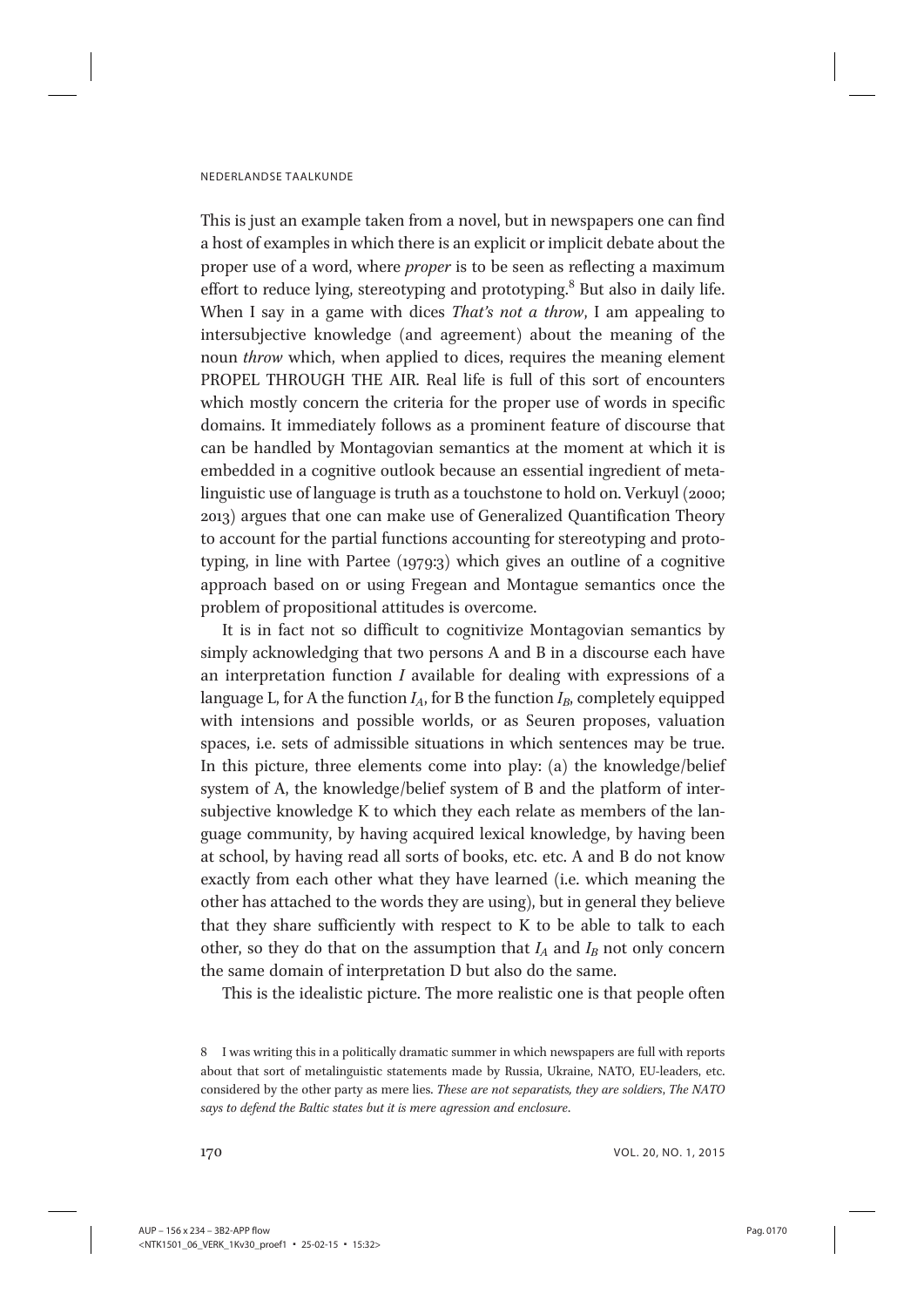talk at cross purposes. In many situations, A and B test each other by going one step higher by leaving D for the moment as the domain about which is being talked: they talk about the words or phrases they are using. This is what I call metalinguistic breaks in an ongoing conversation about D, jumps to a higher level in order to ensure that the "regular" conversation about things going on in D can be continued. It is about sentences like What do you mean with aggressive?, or In that case, you should not say that she is innocent, she knows she messed it up, or Rob said that Leo was egoistic, but he didn't see that Leo's leaning to isolation was aimed at self-preservation [in a Japanese camp], etc., etc. Metalinguistic use of language cannot be understood without an appeal to truth and sets as the crucial elements in establishing a relation between language and the world about which we speak. As noted earlier, Seuren makes use of sets as the basic tools for cognitive organization, so in that sense he is on the side of formal semantics. And he is taking the notion of truth seriously.

Seuren sees logical positivism as the primary source for the idea that truth is to be taken as absolute but holds it also responsible for the idea which he ascribes to Montague's work, namely that its formalism does not allow for a correspondence to cognitively determined reality. "All Montague intended to achieve was to describe in mathematical terms what must be the case in a model when an assertive sentence is true – an exercise that is [...] of ancillary value to a theoretical linguist, who tries to find out how language works in the brain or mind, in the world and in the society of humans" (p.314). Now, it should be remarked that in the sixties (when Montague wrote his papers on natural language) nobody was able to find out how language works in the brain. It is only due to the development of neuroscience that the past two decennia serious work on how language works in the brain is being done and theoretical linguists find themselves mostly at the receiving end of this research. It should also be remarked that Montague grammar started blooming after the so-called cognitive turn in psychology and linguistics: it provided linguists with reliable tools that enabled them to study meaning composition, inferences, quantification, discourse structure, etc. etc. Together with these tools, the philosophical logical heritage provided by the Frege-Russell tradition and including logical positivism became available as an interesting contribution on ontological issues connected with semantics.

But even long before what we now call the cognitive turn, things were never as bad as they seemed. One should begin with pointing out that Russell should not find himself in the dock of anti-cognitivism, witness the sundry remarks he makes in e.g. Russell (1914; 1918; 1940) about what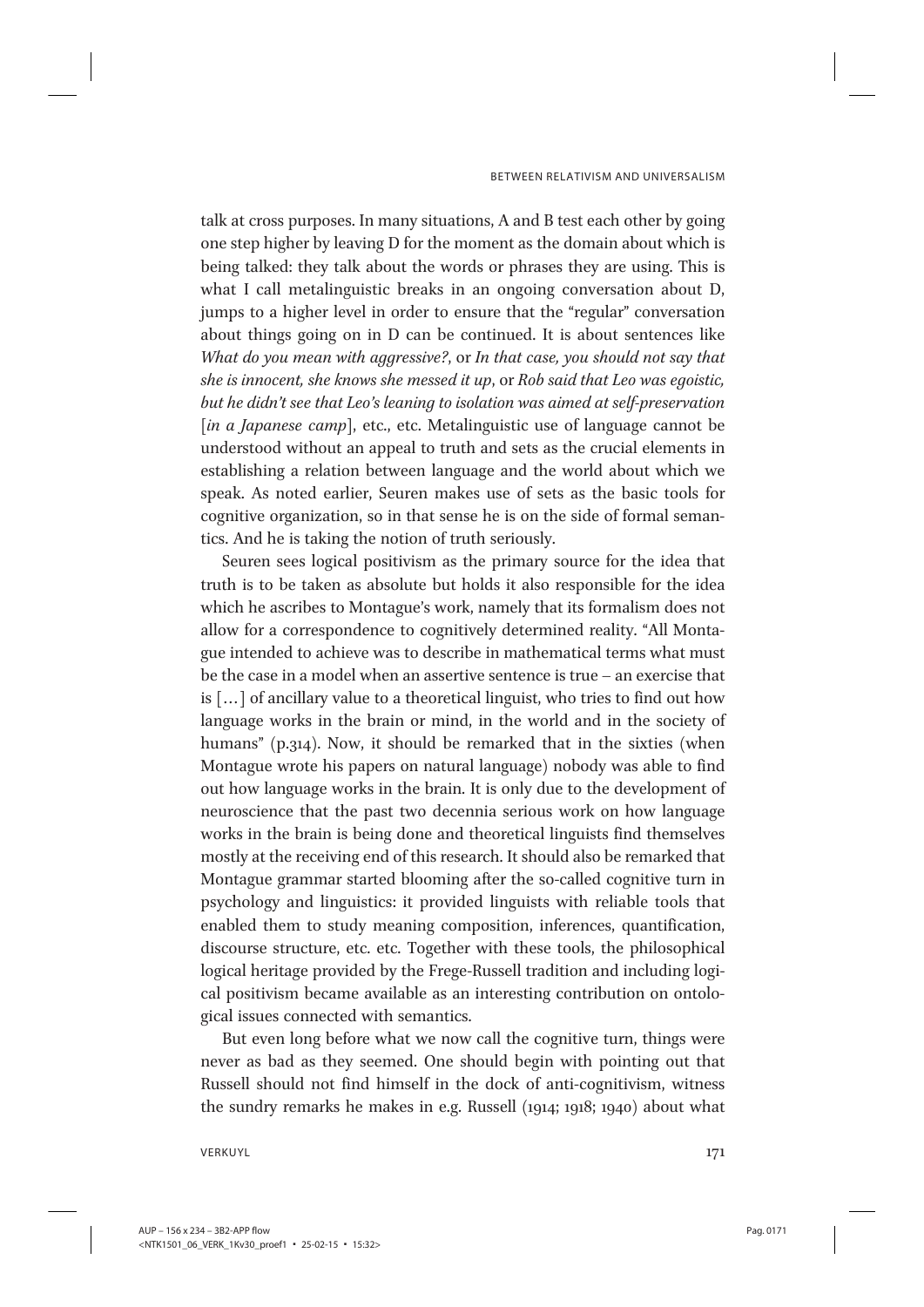nowadays counts as a cognitive perspective on knowledge of an individual about the external world. Russell's autobiography is also quite clear about this aspect of the quest for adequate means for the regimentation of natural language. This has nothing to do with behaviourism even though Russell converted from an idealist into an empiricist. $9$  The same applies to Rudolf Carnap, prominent member of the logical positivist Wiener Kreis, who in Carnap (1964) considers semantics a way for speakers of a natural language to obtain and structure knowledge. And Reichenbach's Elements of Symbolic Logic is a brilliant testimony for the attention of logical positivists for the cognitive perspective on the usage of natural language (e.g. 1947:1-22; 256ff.).

The logical positivists of the Wiener Kreis were indeed trying to develop a universally valid formal language by which absolute truth about the universe could come in sight, but this pursuit should be understood in the context of an attempt to remove ideological interference with finding out which statements are true and which are not true. The best way to look at it in the present context is to see the logical positivist search for absolute truth as taking part in a larger process of mathematization of logic and later on of linguistics rather than as an empiricist enterprise. In other words, Montague should not be attacked on his being an empiricist (if he ever were one) but on his being a too much of a mathematician working in the domain of algebra and set theory. And this would hold retrospectively for Carnap, Russell and Frege among other mathematicians who dealt with natural language. Should one blame mathematicians for being instrumental(ists) in offering tools?

This question invokes a more specific one: can one blame mathematicians for being inclined to establish eternal truths, i.e. truth from which individuals cannot escape only on the penalty of ignoring proofs? Should

<sup>9</sup> It is really necessary to take into account that Russell and his kindred souls fought a fierce battle with the Roman Catholic Church about whether or not the foundation of our knowledge of and beliefs about the external world includes the existence of God. Like many of the philosophers gathered under the label of or sympathetic to the Wiener Kreis, Russell saw Aristotelian logic as vertical, i.e. god-given. That is, why he developed a logic with n-place relations  $(n > 1)$  which are "horizontal", bound to earth, so that God should disappear in the discussion about what counts as true statements. Russell's preoccupation with Aristotelian logic is not really surprising. After all, Galileo's rejection of the Aristotelian philosophy had not been accepted by the Roman Catholic church, so until far into the twentieth century generation after generation of bright young men were imbued with natural philosophy based on Aristotle by which the Church tried to keep science as theology's handmaiden, to use Seuren's metaphor. This emancipatory aspect of neopositivism has slipped Seuren's notice, but it explains why truth conditions were given such a predominant position.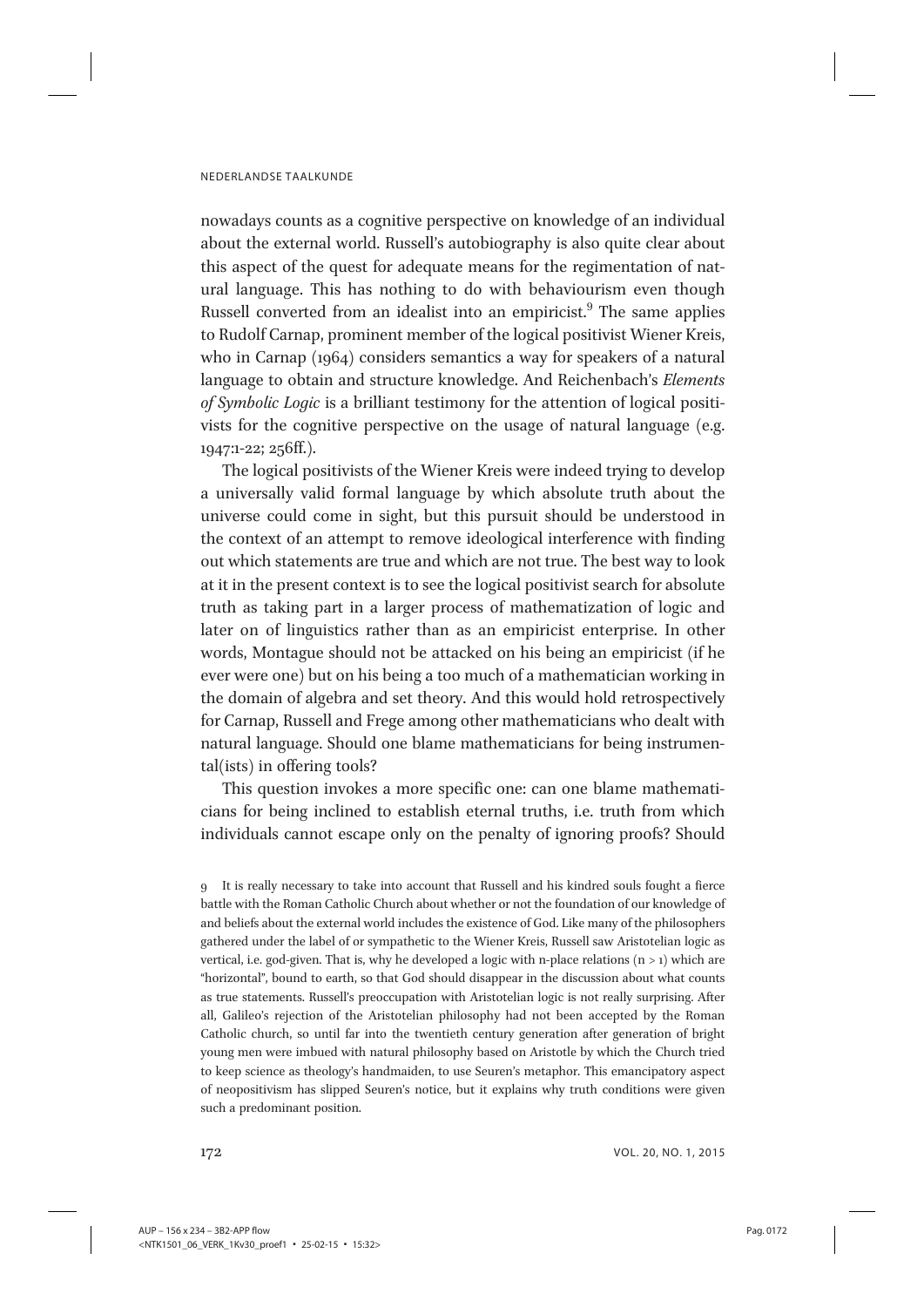one blame mathematicians for doing that and so should one recognize that the approach visible in formal semantics – whose aim is to warrant that formal languages are reliable due to completeness and soundness – simply follows from a natural habit. One could, of course, say that Absolute Truth in mathematical and philosophical logic is nothing but another name for God (or the Unmoved Mover, for that matter) so as to pin down mathematics as an ideology but after falsificationism entered the field of the philosophy of science, already in the thirties, one can say that for the study of formal properties of natural language mathematics is instrumental in the practical sense of the word without any claim about reality. In other words, one cannot blame Frege, Russell and Montague for not focussing on the cognitive side of natural language by following their mathematical goals. But this does not imply that the use of Montague's semantics commits to a neopositivist, behaviourist, or instrumentalist position.

In my view, Seuren's decision to wage war against Montagovian semantics is counterproductive because it positions him outside an interesting development. After all, in the past decennia a lot of formal semanticists have become aware that language is not the only factor in the cognitive organization of the human mind, without ignoring the valuable contributions made by Montague. Hans Kamp as one of his most prominent students in this domain extended the original scope of Montagovian semantics by his Discourse Representation theory in the nineties without feeling himself compelled to ostracize his teacher and many researchers in the DRT-tradition are focusing on the cognitive organization needed for discourse. In the past decennium, computational linguists have become interested in questions like 'Which computable tasks are feasible for the human mind' led by the idea that the cognitive capacities of human agents reflect computational restrictions (time, memory, etc.) as pointed out by Szymanik and Zajenkowski (2010:522), which justifies computational modelling of natural language by observing on page 523:

There is a tradition in the philosophy of language, going back to Frege [... ], of thinking about the meaning of a sentence as the mode of presenting its truthvalue. In modern terms we can try to explicate this idea by saying that the meaning of a sentence is an algorithm for finding its truth-value. This approach has been adopted by many theoreticians, to different degrees of explicitness, very often with a psychological motivation (see, e.g., Van Lambalgen and Hamm (2005); Suppes (1982))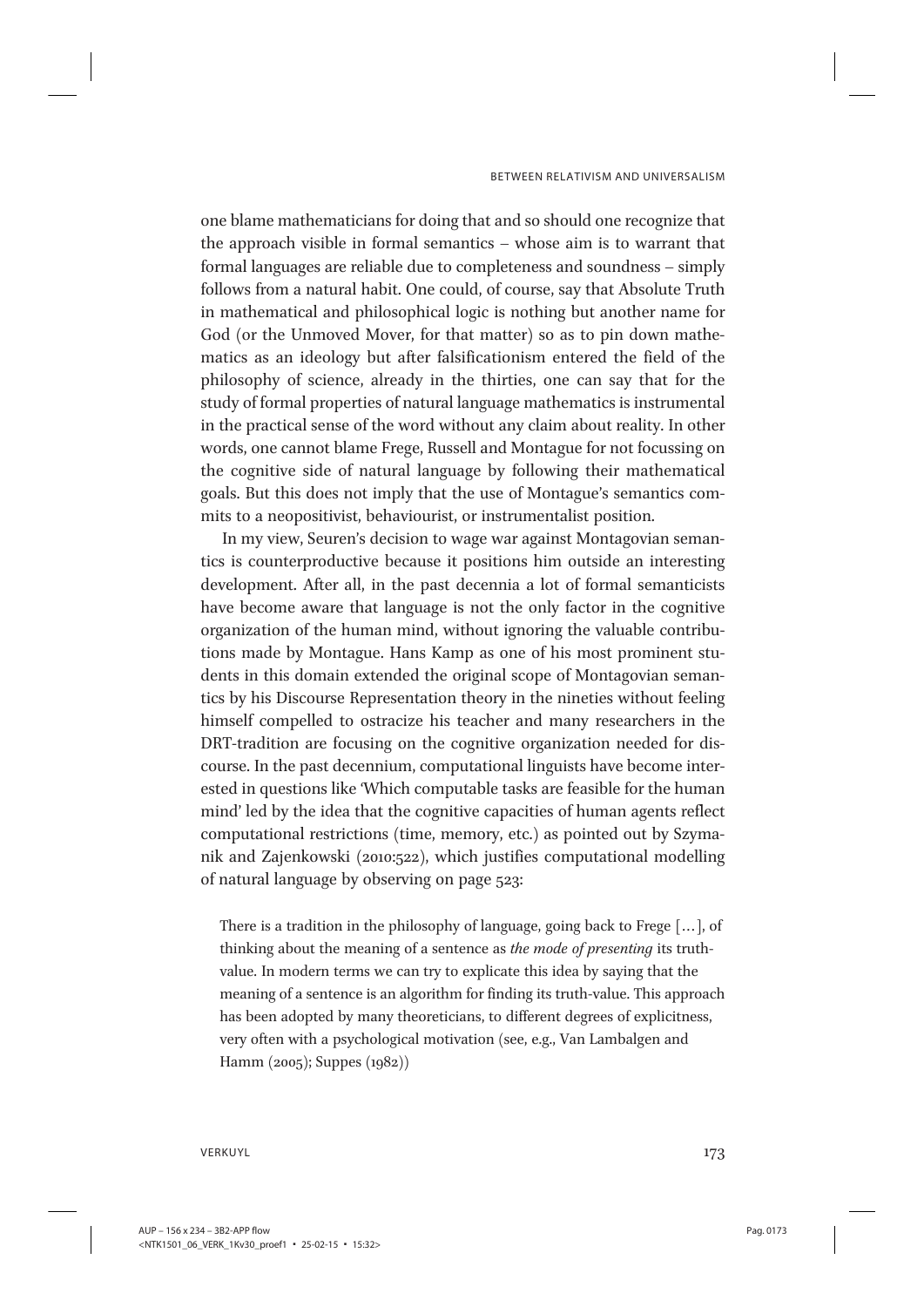One can easily add other literature: Johnson-Laird (1983) on mental models, Fauconnier (1994) on mental spaces, numerous articles and book by Sebastian Löbner on quantification, the current Tilburg project led by Reinard Muskens on the connection between proof-theoretic semantics and cognition, the current Utrecht project led by Yoad Winter on bridging lexical and compositional semantics, and many others, among which Verkuyl (2008) which formalized the clearly mentalistic proposal for the Dutch tense system in Te Winkel (1866) in terms of Montague semantics. All these contributions belong to the second phase of the process of mathematization which naturally follows the first phase in which instruments contributed by mathematicians were (and still are being) tested on their possible usefulness.

A nice illustration of this process is given in Van Benthem (2008; 2014) which I hit on after having finished the present paper. His 2014-article appeared in a special issue on Logic and Cognition and it provides more relevant literature than could be mentioned in the present section, as do the other contributions to that issue. Van Benthem's contribution can be seen as representing a far less pessimistic view on the merger of truthconditional logical semantics and the dynamic logic of general information-driven agency than transpires from Seuren's book. I share that optimism.

# 6 Conclusion

The preceding section offers some ingredients for countering Seuren on his expulsion of Montague semantics from the domain in which he feels well: the domain of processing the external world in terms of categories, viewpoints, evaluations and other parameters where linguistic forms link up with mental representations projecting on what is construed as the world. In my view, his urge for jackhammering the foundation of the Frege-Russell-Montague tradition so as to deny to it a valuable contribution is totally unnecessary given his interesting own programme set out in his chapter 8, in particular with respect to the question of how important the role of empty sets should be in a set-theoretical approach to natural language. If one is able as a reader to relativize Seuren's inclination to polish off his opponents, then what is left is a very interesting and high level contribution of a theoretical linguist to the interdisciplinary field of cognitive science. Hopefully his contribution to the second phase mentioned above will be judged on its mere content.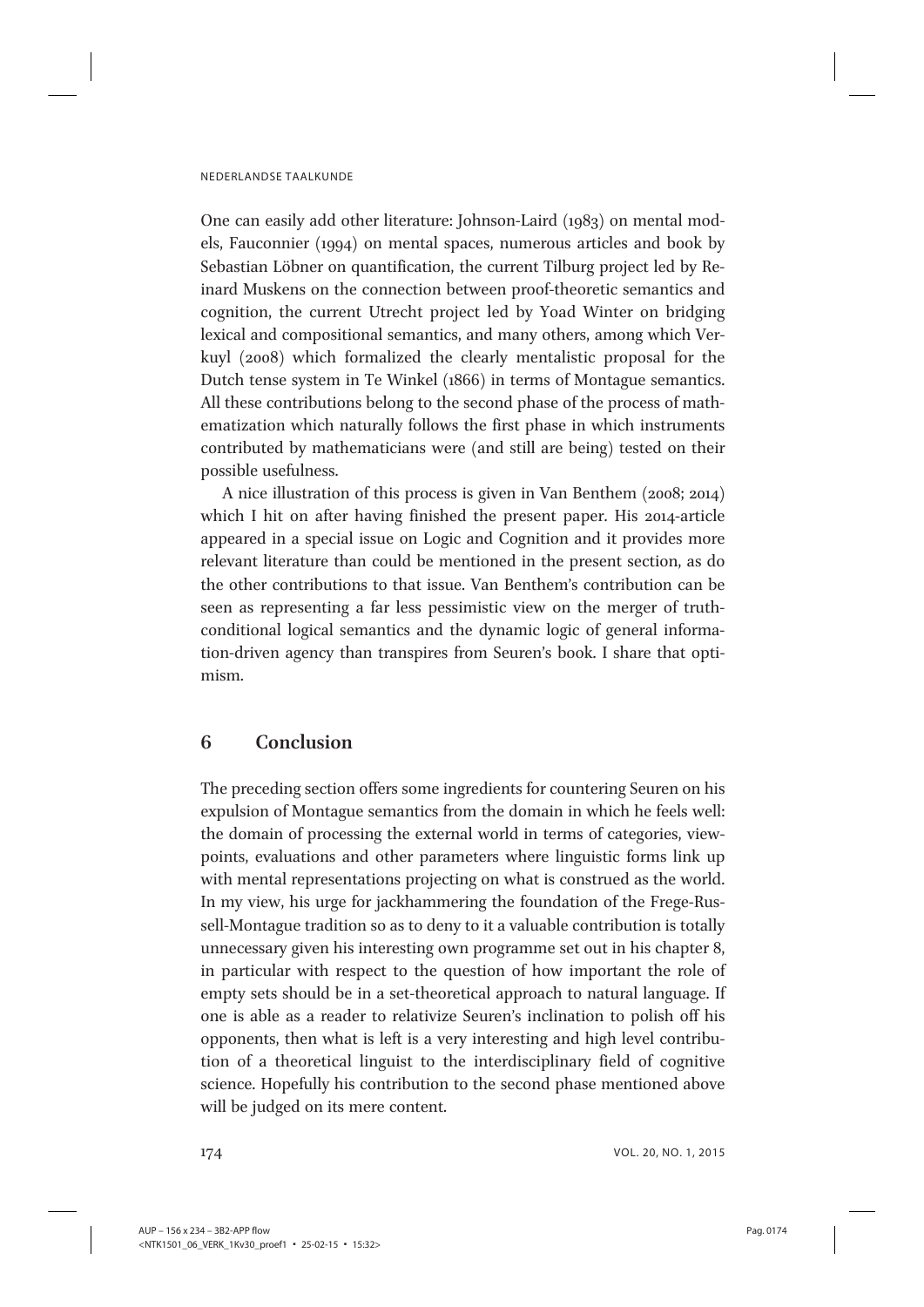# Bibliography

- Armstrong, S. L., Gleitman, L. R., and Gleitman, H. (1983). What some concepts might not be. Cognition 13: 263-308.
- Benthem, J. van (2008). Natural logic: A view from the 1980s. http://web.stanford.edu/icard/ logic&language/vBenthem1.pdf
- Benthem, J. van (2014). Natural language and logic of agency. Journal of Logic, Language and Information, 23, 367-382.
- Berlin, B. and Kay, P. (1969). Basic Color Terms. Their Universality and Evolution. Berkeley, CA: University of California Press.
- Bowerman, M. and Choi, S. (2003). Space under construction: Language-specific spatial categorization in first language acquisition. In D. Gentner and S. Goldin-Meadow (eds.) Language in Mind. Advances in the Study of Language and Thought, pages 387-427. Cambridge, MA: MIT-Press.
- Brown, R. W. and Lenneberg, E. H. (1954). A study in language and cognition. Journal of Abnormal and Social Psychology 49(3): 454-462.
- Carnap, R. (1964). Meaning and Necessity. A Study in Semantics and Modal Logic. Chicago and London: The University of Chicago Press. 4th Impression of enlarged 1947 edition.
- Casasanto, D. (2008). Who's afraid of the big bad whorf? Crosslinguistic differences in temporal language and thought. Language Learning 58:Suppl. 1: 63-79.
- Casasanto, D. (2009). Embodiment of abstract concepts: Good and bad in right- and left-handers. Journal of Experimental Psychology: General 138(3): 351-367.
- Caudal, P. and Vetters, C. (2007). Passé composé et passé simple: Sémantique diachronique et formelle. In E. Labeau, C. Vetters, and P. Caudal (eds.), Sémantique et diachronie du système verbal français, volume 16 of Cahiers Chronos, pages 121-151, Amsterdam, New York: Editions Rodopi.
- Chomsky, N. (1963). Formal properties of grammars. In R. D. Luce, R. R. Bush, and E. Galanter (eds.), Handbook of Mathematical Psychology, volume II, pages 323-418. New York: John Whiley and Sons.
- Comrie, B. and Keenan, E. L. (1979). Noun Phrase accessibility revisited. Language 55(3): 649-664.
- Fauconnier, G. (1994). Mental Spaces: Aspects of Meaning Construction in Natural Language. Cambridge: Cambridge University Press.
- Fillmore, C. J. (1977). Scenes-and-frames semantics. In A. Zampolli (ed.), Linguistic Structures Processing, pages 55-81. Amsterdam: North Holland Publishing Company.
- Fillmore, C. J. (1982). Frame semantics. In T. L. S. of Korea, editor, Linguistics in the Morning Calm, pages 111-138, Seoul: Hanshin.
- Fillmore, C. J. (1985). Frames and the semantics of understanding. Quaderni di Semantica 6: 222- 254.
- Greenberg, J. H. (1963). Some universals of grammar with particular reference to the order of meaningful elements. In J. H. Greenberg (ed.), Universals of Language, chapter 5, pages 75-113. Cambridge, MA: M.I.T. Press,  $2^{nd}$  edition.
- Greenberg, J. H., Osgood, C. E., and Jenkins, J. J. (1963). Memorandum concerning language universals. In J. H. Greenberg (ed.), Universals of Language, chapter 0, pages xv-xxvii. Cambridge, MA: M.I.T. Press, 2<sup>nd</sup> edition.
- Grice, H. P. (1975). Logic and conversation. In P. Cole and J. L. Morgan (eds.), Syntax and Semantics 3: Speech Acts, pages 41-58. San Diego, CA: Academic Press.
- Keenan, E. and Comrie, B. (1977). Noun Phrase accessibility and Universal Grammar. Linguistic Inquiry 8(1): 63-99.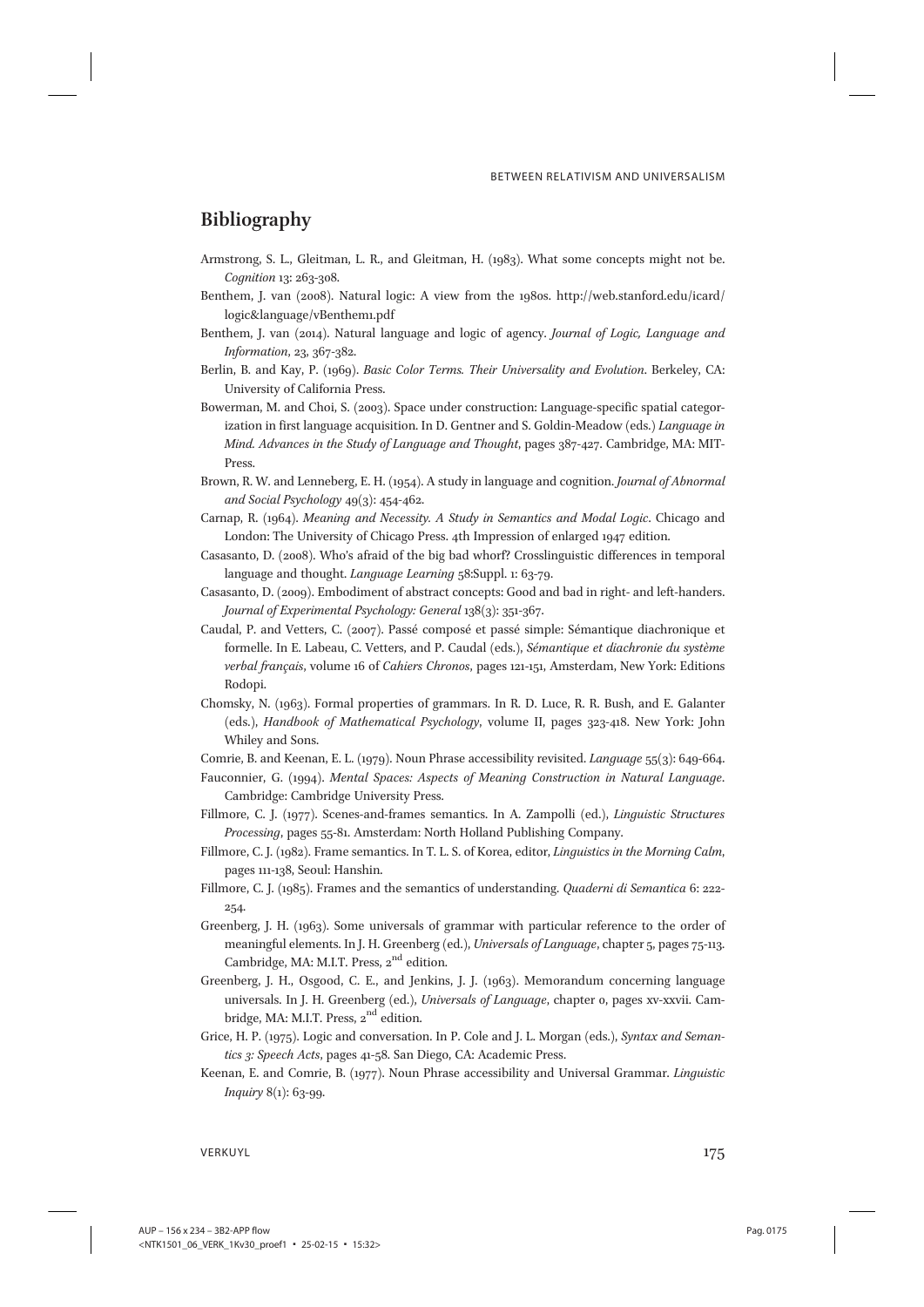- Johnson-Laird, P. (1983). Mental Models. Towards a Cognitive Science of Language, Inference, and Consciousness. Cambridge: Cambridge University Press.
- Lambalgen, M. van and Hamm, F. (2005). The Proper Treatment of Events. Explorations in Semantics. Malden, MA: Wiley-Blackwell.
- Landman, F. (1986). Towards a Theory of Information. The Status of Partial Objects in Semantics. GRASS 6. Dordrecht/Cinnaminson: Foris Publications.
- Langacker, R. W. (1987). Foundations of Cognitive Grammar, volume I. Theoretical Prerequisites. Stanford, CA: Stanford University Press.
- Langacker, R. W. (1999). The contextual basis of conceptualization. In J. Nuyts and E. Pedersen, editors, Language and Conceptualization, pages 229-252. Cambridge: Cambridge University Press.
- Langacker, R. W. (2000). Grammar and Conceptualization. Berlin and New York: Mouton de Gruyter.
- Levelt, W. J. (1989). Speaking. From Intention to Articulation, volume 1 of ACL-MIT Press Series in Natural-Language Processing. Cambridge, MA: M.I.T. Press.
- Levinson, S. C. (2003). Space in Language and Cognition. Explorations in Cognitive Diversity. Cambridge: Cambridge University Press.
- Montague, R. (1974). Formal Philosophy. Selected Papers of Richard Montague. New Haven, CT: Yale University Press. Edited and with an introduction by Richmond H. Thomason.
- Osherson, D. and Smith, E. (1981). On the adequacy of prototype theory as a theory of concepts. Cognition 9: 35-58.
- Partee, B. H. (1979). Semantics mathematics or psychology. In R. Bäuerle, U. Egli, and A. von Stechow, editors, Semantics from Different Points of View, volume 6 of Springer Series in Language and Communication, pages 1-14. Berlin, Heidelberg, New York: Springer-Verlag.
- Reichenbach, H. (1947). Elements of Symbolic Logic. New York: The Macmillan Company, first free press paperback edition 1966 edition.
- Rey, G. (1999). Concepts and stereotypes. In E. Margolis and S. Laurence, editors, Concepts. Core Readings, pages 279-299. Cambridge, MA: M.I.T. Press.
- Rosch, E. (1973). On the internal structure of perceptual and semantic categories. In T. Moore (ed.), Cognitive Development and the Acquisition of Language. New York: Academic Press.
- Rosch, E. (1999). Principles of categorization. In E. Margolis and S. Laurence (eds.), Concepts. Core Readings, pages 189-206. Cambridge, MA: M.I.T. Press.
- Rosch, E. H. and Mervis, C. (1975). Family resemblances: Studies in the internal structure of categories. Cognitive Psychology 7: 573-605.

Russell, B. (1914). Our Knowledge of the External World; As a Field for Scientific Method in Philoso*phy*. London: George Allen & Unwin,  $5^{\text{th}}$  [1969] edition.

Russell, B. (1918). The philosophy of atomism. In D. Pears (ed.), Russell's Logical Atomism. Fontana & Collins, [paperback edition 1972], with introduction by David Pears.

- Russell, B. (1940). An Inquiry into Meaning and Truth. George Allen & Unwin, London.
- Seuren, P. A. M. (1969). Operators and Nucleus. A Contribution to the Theory of Grammar. Cambridge: Cambridge University Press.
- Slobin, D. I. (1987). Thinking for speaking. In J. Aske, N. Beery, L. Michaelis, and H. Filip (eds.), Proceedings of the  $13^{th}$  Annual Meeting of the Berkeley Linguistics Society, pages 435-445, Berkeley, CA: Berkeley Linguistics Society.
- Smith, L. D. (1986). Behaviorism and Logical Positivism. A reassessment of the alliance. Stanford, CA: Stanford University Press.
- Suppes, P. (1982). Variable-free semantics with remarks on procedural extensions. In T. W. Simon and R. J. Scholes (eds.), Language, Mind, and Brain, pages 21-34. Erlbaum, Hillsdale, NJ.

176 vol. 20, No. 1, 2015